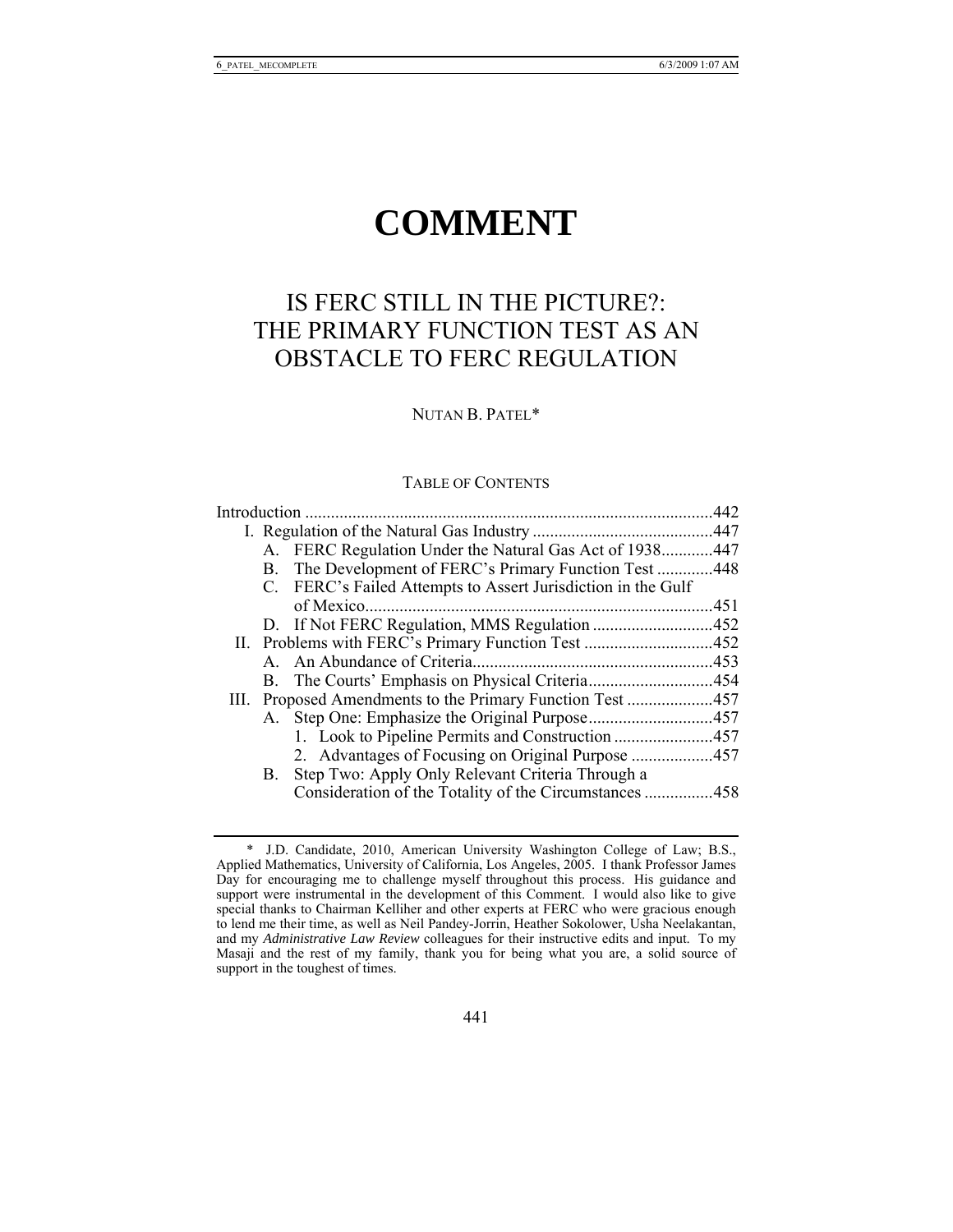| 2. A Defined Offshore Primary Function Test 459                   |  |
|-------------------------------------------------------------------|--|
| IV. Application of the Proposed Offshore Primary Function Test to |  |
|                                                                   |  |
|                                                                   |  |

#### **INTRODUCTION**

Natural gas is the United States' fastest growing energy source.<sup>1</sup> Most natural gas is domestically produced, $2$  and production is concentrated in the Gulf of Mexico,<sup>3</sup> which constitutes a remarkable 21% of the nation's entire natural gas production.<sup>4</sup> In light of rising environmental concerns,<sup>5</sup> a lack of sustainable renewable energy sources,<sup>6</sup> and the security risk of depending on foreign nations for  $\text{oil}$ , natural gas will be integral to providing the United States with an adequate energy supply over the upcoming decade.<sup>8</sup> It is not surprising, therefore, that the ability of the Federal Energy Regulatory Commission (FERC or Commission)<sup>9</sup> to

4*. Id.*

5*. See* Natural Gas Facts, Key Comments, http://www.naturalgasfacts.org/what\_others/index.html (last visited Feb. 18, 2009) (reporting that as of March 2008 the climate-change legislation under consideration in Congress had the potential to cause a dramatic increase in the use of natural gas); *see also* Natural Gas Facts, Factsheets, http://www.naturalgasfacts.org/factsheets/index.html (last visited Feb. 18, 2009) (stating that natural gas is a clean-burning and efficient energy source, and accordingly, has become popular with consumers and the industry).

6*. See infra* note 7 and accompanying text.

7*. See generally* Michael Rozenfeld, The Future of Petroleum Production, Feb. 2005, http://www.engr.utexas.edu/braden/documents/heavyoilandthefuture\_05.pdf (emphasizing that the United States imports over half of its oil from regions in Africa and the Middle East long held to be politically unsteady).

8*. See* NATURAL GAS SUPPLY ASSOCIATION 2 (2008), http://www.ngsa.org/facts\_studies/Docs/NGC\_GHG\_Initiatives\_FINAL\_021308.pdf ("Until renewable fuels and technologies and nuclear become an energy generation mainstay, natural gas will be an essential and critical part of the U.S. energy and fuel portfolio."). For a brief discussion of the fully developed nature of the natural gas industry and its importance to the United States economy, see David Schwartz, *The Natural Gas Industry: Lessons for the Future of the Carbon Dioxide Capture and Storage Industry*, 19 STAN. L. & POL'Y REV. 550, 550–51 (2008).

 9. The Federal Energy Regulatory Commission (FERC or Commission) is an independent agency responsible for regulating and overseeing energy industries in the United States to ensure reliable energy and to promote a just and competitive market. *See* 

 <sup>1.</sup> EnergyTomorrow.org, Energy Throughout the World, http://energytomorrow.org/energy/Energy\_Throughout\_the\_World.aspx?pid=4 (last visited Feb. 18, 2009).

<sup>2</sup>*. See id.* (stating that 84% of natural gas consumed in the United States is produced domestically).

<sup>3</sup>*. See generally* Minerals Management Service (MMS), Gulf of Mexico Region, http://www.gomr.mms.gov/homepg/whoismms/regdir.html (last visited Feb. 18, 2009) [hereinafter MMS Gulf of Mexico] ("The Gulf's contribution to the Nation's energy supply is truly remarkable. Production in the Federal portion of the Gulf [Outer Continental Shelf] (OCS) amounts to 21% of the Nation's natural gas production (just under 5 trillion cubic feet).").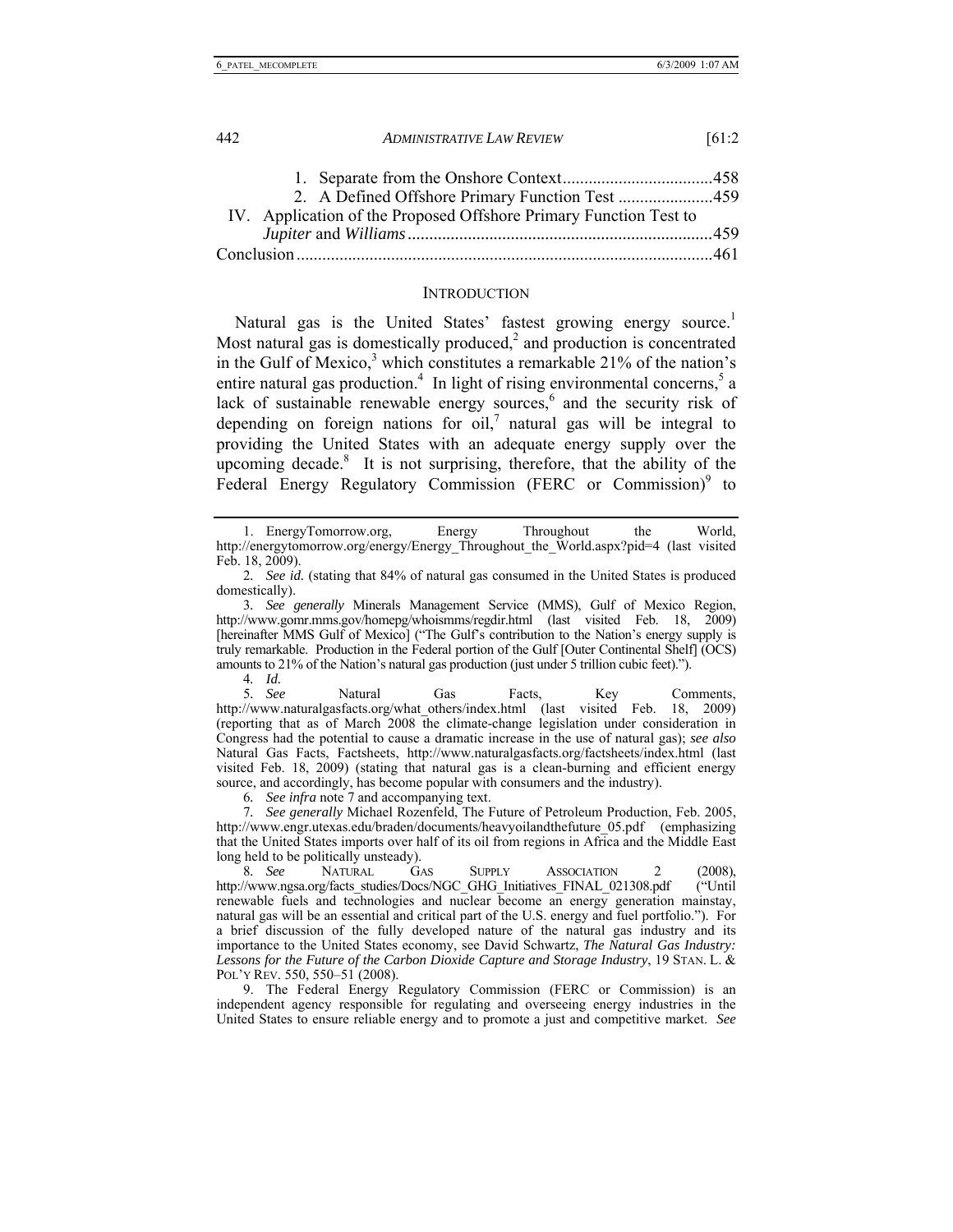regulate the rates<sup>10</sup> of natural gas facilities in the Gulf of Mexico<sup>11</sup> has  $d$ rawn so much attention.<sup>12</sup>

The Natural Gas Act of 1938<sup>13</sup> (NGA) was enacted "to guarantee the consumer a reliable source of natural gas at a price determined to be reasonable" at a time when natural monopoly within the industry drove prices exceedingly high.<sup>14</sup> The NGA grants FERC jurisdiction over pipelines that transport natural gas through interstate commerce, but,

10*. See* 15 U.S.C. § 717c(a) (2006) (granting FERC the ability to ensure "just and reasonable" rates). Although not its focus, this Comment also recognizes that regulatory authority over offshore facilities has little meaning unless such regulation protects smaller producers and gatherers from monopolistic practices. *See* FPC v. Hope Natural Gas Co., 320 U.S. 591, 610 (1944) ("The primary aim of [the Natural Gas Act (NGA)] was to protect consumers against exploitation at the hands of natural gas companies."). This is why Congress should effectively grant FERC blanket jurisdiction over all offshore facilities by holding that all offshore pipeline companies should be treated as common carriers, except in circumstances where such treatment would place an undue burden on a pipeline owner. *Cf.* Interview with Joseph T. Kelliher, Chairman, Fed. Energy Regulatory Comm'n, et al., in Washington, D.C. (Oct. 17, 2008) (stating that FERC appealed to Congress for greater offshore regulatory authority but that Congress took no action); *see also* Joseph Fagan, *From Regulation to Deregulation: The Diminishing Role of the Small Consumer Within the Natural Gas Industry*, 29 TULSA L.J. 707, 721 (1994) (detailing the steps FERC has already taken to encourage pipelines, whether onshore or offshore, to act as "common carriers of natural gas"). Unlike most onshore pipelines, most offshore transportation pipeline owners have market control over their area and, in most cases, have the most convenient route. Thus, the gatherer has little choice in deciding where to connect to transport gas to shore. E-mail from James Day, Professor and Practitioner in the Field of Oil, Gas, and Energy Law, American University Washington College of Law, to Nutan Patel, Law Student, American University Washington College of Law (Nov. 7, 2008, 01:11:00 EST) (on file with author).

 However, in the absence of congressional action, MMS and FERC could nonetheless effectively achieve uniform regulation of all offshore natural gas facilities if they were to work in conjunction. MMS and FERC, under the Outer Continental Shelf Lands Act (OCSLA) and NGA, respectively, should turn to basic rate-making to ensure "open and non-discriminatory access." This includes determining a just and reasonable price based on the cost of service plus a reasonable profit. Furthermore, the pipeline owner should have the burden of establishing that his tariff provides a reasonable profit. Because MMS has absolutely no experience in rate-making, it will need FERC's expertise in this arena. *See* LEGAL ALERT, MMS ISSUES FINAL RULE ON OPEN ACCESS TO OCS PIPELINES 1 (June 24, 2008), http://www.sutherland.com/alertspubs/ (follow "View All Alerts" hyperlink; then follow "Legal Alert: MMS Issues Final Rule on Open Access to OCS Pipeline" hyperlink); Regulation History, *supra* note 9.

 11. The Gulf of Mexico is defined as the inlet of the Atlantic Ocean on the Southeast Coast of North America. *See, e.g.*, 14 THE NEW ENCYCLOPEDIA BRITANNICA: MACROPEDIA, GULF OF MEXICO 310 (15th ed. 1995).

12*. See* MMS Gulf of Mexico, *supra* note 3 and accompanying text.

 13. 15 U.S.C. §§ 717–717z; *see also infra* Part I.A (describing the enactment and purpose of the NGA).

14. Fagan, *supra* note 10, at 712.

FERC, About FERC, http://www.ferc.gov/about/about.asp (last visited Feb. 18, 2009); *see also* NaturalGas.org, The History of Regulation, http://www.naturalgas.org/regulation/history.asp (last visited Feb. 18, 2009) [hereinafter Regulation History] (explaining that the Federal Power Commission (FPC), the agency originally given regulatory oversight over the natural gas market, was abolished and replaced with FERC under the Department of Energy Organization Act of 1977).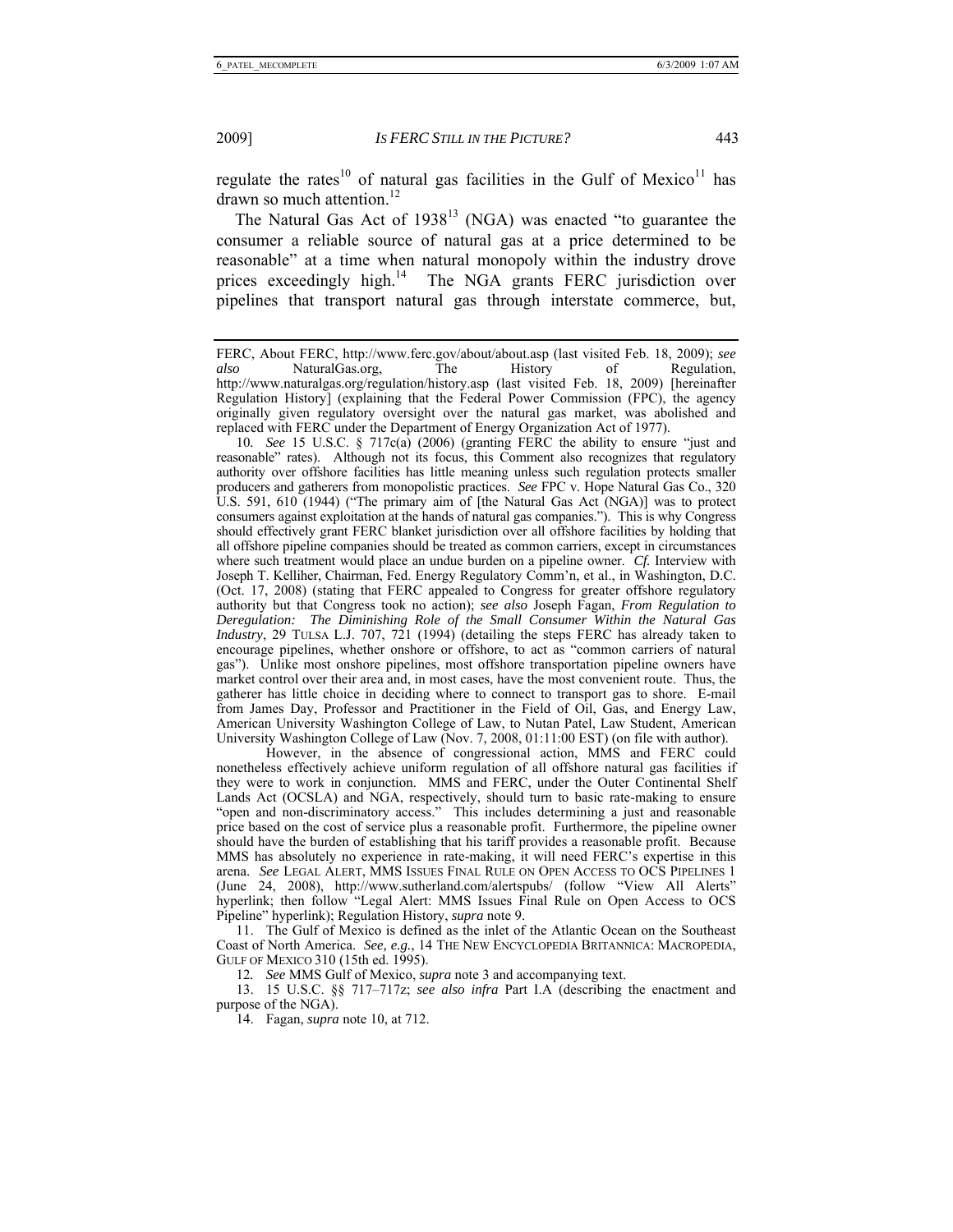presumably under federalist ideals, *withholds* jurisdiction over those that gather natural gas.<sup>15</sup> This jurisdiction allows FERC to ensure "just and reasonable rates."<sup>16</sup> FERC has also used its NGA authority to establish an "open access" regime, which requires that interstate pipeline transportation and storage services be open to all users of gas on a nondiscriminatory basis.17 Without such regulation over transportation pipelines, smaller offshore independent producers and gatherers will have little protection against the high rates imposed by monopolistic entities to transport gas to shore.<sup>18</sup> However, the difference between what constitutes a gathering pipeline versus a transportation pipeline is not always readily apparent.<sup>19</sup> The NGA does not define these terms,<sup>20</sup> and although agencies have attempted to give meaning to the term *transportation* in particular,<sup>21</sup> an uncontested definition has yet to be developed. $^{22}$ 

17*. See generally* Fagan, *supra* note 10, at 720–26 (providing the history behind FERC's implementation of its current "open access" regime). It should be noted that "just and reasonable prices" may be difficult to implement unless there is "open and nondiscriminatory" access to pipelines. Interview with James Day, Professor and Practitioner in the Field of Oil, Gas, and Energy Law, American University Washington College of Law, in Washington, D.C. (Nov. 19, 2008) (transcript on file with author).

18*. See* Interview with James Day, *supra* note 17 (stating that although FERC and MMS may not receive complaints from producers and gatherers in the OCS, small independent producers in the Gulf of Mexico who are subject to increasing rates are nonetheless "forced to settle" with "the big guys" under duress, as they are not in an advantageous position to file complaints). *See generally* Mark N. Cooper, *The Failure of Federal Authorities to Protect American Energy Consumers from Market Power and Other Abusive Practices*, 19 LOY. CONSUMER L. REV. 315, 333 (2007) (describing the transport components within the oil and gas industries as natural monopolies and emphasizing the impact of such monopolies on prices even in the absence of collusion). It should be noted that just and reasonable prices may be difficult to implement in the absence of open and nondiscriminatory access to pipelines.

19*. See generally* Williams Gas Processing-Gulf Coast Co. v. FERC, 475 F.3d 319, 323 (D.C. Cir. 2006).

20*. Id.* at 323.

 21. The MMS defines the term *transportation* as the movement of gas through an OCSLA pipeline across the OCS. *See* Open and Nondiscriminatory Movement of Oil and Gas as Required by the Outer Continental Shelf Lands Act, 73 Fed. Reg. 34,630, 34,632–33 (June 18, 2008) (to be codified at 30 C.F.R. pt. 291) [hereinafter Open and Nondiscriminatory Movement].

22*. See id.* at 34,632 (providing comments by shippers, many of which stated or implied that the definition of "transportation" is overly broad, contrary to the views of MMS).

<sup>15</sup>*.* 15 U.S.C. § 717(b) ("The provisions of this chapter shall apply to the transportation of natural gas in interstate commerce . . . and to natural-gas companies engaged in such transportation or sale . . . but shall not apply to . . . the production or gathering of natural gas."); *see* Fagan, *supra* note 10, at 711 (specifying that entirely intrastate transactions were not to fall within the ambit of the NGA).

<sup>16</sup>*.* 15 U.S.C. § 717c(a); *see also* FERC, *supra* note 9 (stating that FERC's vision is to create "[a]bundant, reliable energy in a fair competitive market"). *See generally* Fagan, *supra* note 10, at 711–14 (explaining the "three major activities of the natural gas industry" that FERC is empowered to regulate and the initial strategy used to regulate these activities in accord with the objectives of the NGA).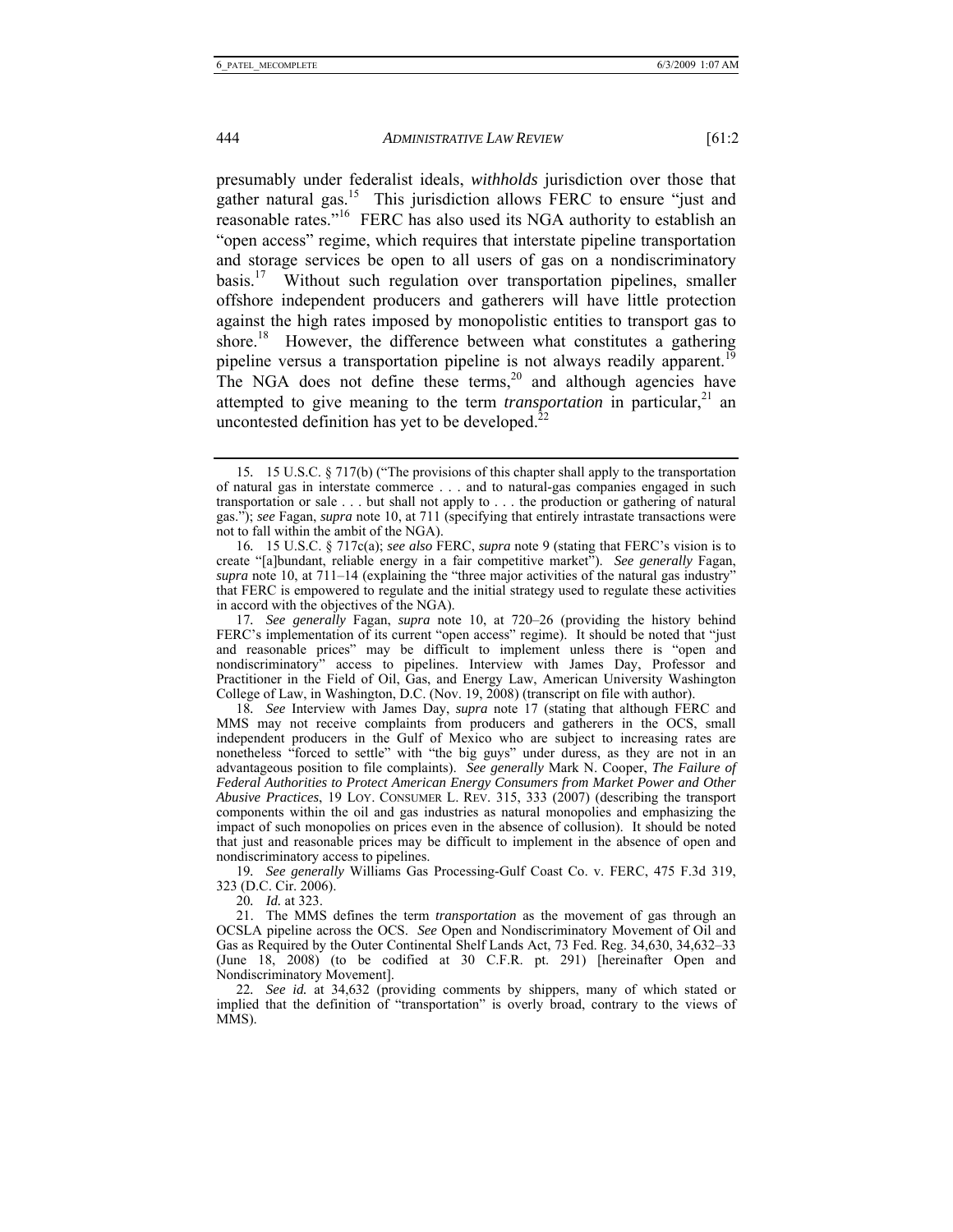In an effort to distinguish between gathering and transportation lines, FERC created the "primary function test."<sup>23</sup> This jurisdictional test, having undergone much judicial scrutiny,  $24$  currently includes a long list of criteria to consider in distinguishing between a transportation line and a gathering line.<sup>25</sup> Still, because FERC has been unable to apply these criteria consistently, courts have repeatedly declared the Commission's jurisdictional orders arbitrary and capricious. $^{26}$ 

This is even more problematic because FERC's determination of whether a pipeline in the Gulf of Mexico is a "transport" or "gathering" line will now also establish whether the pipeline is subject to FERC or Minerals Management Service  $(MMS)^{27}$  jurisdiction. The MMS has recently asserted jurisdiction<sup>28</sup> over all pipelines within the Outer Continental Shelf  $(OCS)^{29}$  under the Outer Continental Shelf Lands Act (OCSLA).30 However, the agency has deferred to FERC for pipelines subject to the Commission's NGA jurisdiction.<sup>31</sup> Thus, FERC's inability to assert jurisdiction through the primary function test will lead to MMS jurisdiction—a result that may have profound consequences.<sup>32</sup> MMS has no experience with rate-making $33$  and has failed to set guidelines to ensure

28. Open and Nondiscriminatory Movement, *supra* note 21, at 34,631.

31. Open and Nondiscriminatory Movement, *supra* note 21, at 34,632–33.

32*. See* LEGAL ALERT, MMS ISSUES FINAL RULE ON OPEN ACCESS TO OCS PIPELINES 1 (2008), http://www.sutherland.com/alertspubs/ (follow "View All Alerts" hyperlink; then follow "Legal Alert: MMS Issues Final Rule on Open Access to OCS Pipeline" hyperlink) ("This resulting division of responsibility between FERC and MMS now makes jurisdictional determinations that much more important.").

33*. Compare id.* (stating that MMS is only just now asserting jurisdiction under its OCSLA authority), *with* Regulation History, *supra* note 9 (showing FERC's regulation within the industry for over thirty years), *and* Interview with Joseph T. Kelliher et al., *supra* note 10 (stating that MMS has never had rate jurisdiction).

<sup>23</sup>*. See* Farmland Indus., Inc., 23 F.E.R.C. ¶ 61,063, at 61,143 (1983) (listing the original five criteria that created the "primary function test").

<sup>24</sup>*. See infra* Part I.B (outlining the case-by-case development of the primary function test in response to judicial scrutiny); *see also* Shell Gas Pipeline Co., 78 F.E.R.C. ¶ 61,192, at 61,821 (1996) ("[T]he development of an appropriate methodology for determining the jurisdictional status of a facility has been an ongoing task.").

 <sup>25.</sup> Jupiter Energy Corp. v. FERC, 482 F.3d 293, 296 (5th Cir. 2007).

 <sup>26.</sup> *See infra* note 35 and accompanying text (vacating FERC's jurisdictional orders over *Jupiter* and *Williams* under the arbitrary and capricious standard).

 <sup>27.</sup> MMS is a bureau within the United States Department of the Interior and the federal agency responsible for managing mineral resources on the OCS, including natural gas and oil. Minerals Management Service, About the Minerals Management Service, http://www.gomr.mms.gov/about\_common.html (last visited Feb. 7, 2009).

 <sup>29.</sup> The OCS includes "all submerged lands lying seaward and outside of the area of lands beneath navigable waters . . . and of which the subsoil and seabed appertain to the United States and are subject to its jurisdiction and control." 43 U.S.C. § 1331(a) (2000).

<sup>30</sup>*. Id*. §§ 1331–1356. MMS helps to administer mineral exploration and development in the OCS under the OCSLA by implementing an OCS oil and gas exploration and development program. *See* MMS Gulf of Mexico, *supra* note 3 (describing the Gulf of Mexico's contributions to the nation's energy supply).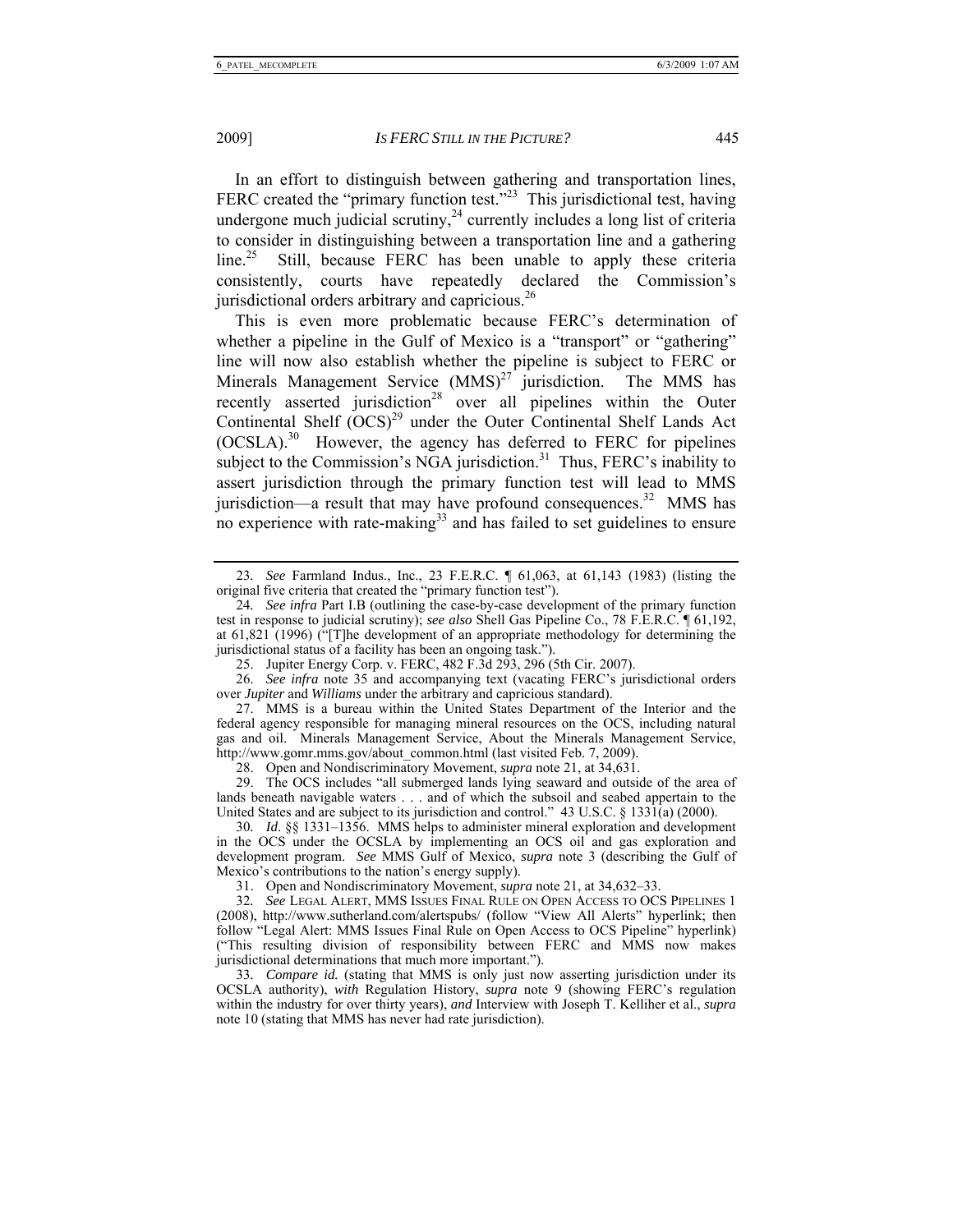that OCS pipelines permit "open and nondiscriminatory access,"34 which may render it unable to protect small independents from unreasonable prices to the same extent as FERC.

Two recent cases in particular illustrate FERC's inability to retain jurisdiction over facilities in the Gulf of Mexico.<sup>35</sup> In *Jupiter Energy Corp. v. FERC*, the Fifth Circuit vacated the FERC Order claiming jurisdiction over an offshore Jupiter Energy Corporation (Jupiter) pipeline.<sup>36</sup> The court held that FERC "failed to provide a sufficiently reasoned explanation" for why all of the primary function test criteria were not afforded equal consideration.37 Similarly, in *Williams Gas Processing-Gulf Coast Co. v. FERC*, the D.C. Circuit vacated the FERC Order asserting jurisdiction over an offshore Transcontinental Gas Pipe Line Corporation (Transco) pipeline.<sup>38</sup> According to the court, FERC failed to clearly explain its reasoning for deviating from established policy in its application of the primary function test.<sup>39</sup>

While these decisions were based on a lack of adequate explanation for a departure from precedent, $40$  this Comment argues that FERC's primary function test is too convoluted to produce consistent results.<sup>41</sup> Part I of this Comment explains the history of the natural gas industry and the federal government's regulation thereof. Part I also examines the development of the primary function test through an analysis of case law that most significantly affected its formulation. Part II argues that the current test is not conducive to consistent application because (1) the abundance of varying criteria makes the test unpredictable and difficult to apply and (2) the emphasis on physical criteria ignores the more pressing issue of what purpose the pipeline serves. Part III proposes that FERC amend its primary

36*. Jupiter*, 482 F.3d at 295, 299.

 <sup>34.</sup> See Open and Nondiscriminatory Movement, *supra* note 21, at 34,632–33 (failing to require routine reporting of information to ensure "open and nondiscriminatory pipeline access" or specify any other guidelines).

<sup>35</sup>*. See* Jupiter Energy Corp. v. FERC, 482 F.3d 293, 299 (5th Cir. 2007) (vacating FERC's Jurisdictional Order); Williams Gas Processing-Gulf Coast Co. v. FERC, 475 F.3d 319, 330 (D.C. Cir. 2006) (vacating FERC's 2005 Transcontinental Gas Pipe Line Corporation (Transco) Order).

<sup>37</sup>*. Id.* at 298.

<sup>38</sup>*. Williams*, 475 F.3d at 330.

<sup>39</sup>*. Id.* at 329.

<sup>40</sup>*. See Jupiter*, 482 F.3d at 298 (finding that the Commission failed to offer an explanation for its "disregard" of various factors in its established primary function test); *Williams*, 475 F.3d at 327 (holding that FERC offered a rationale entirely inconsistent with precedent and made no effort to distinguish its precedents from its current policy).

<sup>41</sup>*. See Jupiter*, 482 F.3d at 296 (defining the Commission's multifactor test as inclusive of six physical factors, four nonphysical factors applicable in the offshore context, and three additional modifications); Amerada Hess Corp*.*, 52 F.E.R.C. ¶ 61,268, at 61,987 (1990) (stating that the Commission's criteria have evolved with its changing objectives and the developing nature and structure of the natural gas industry).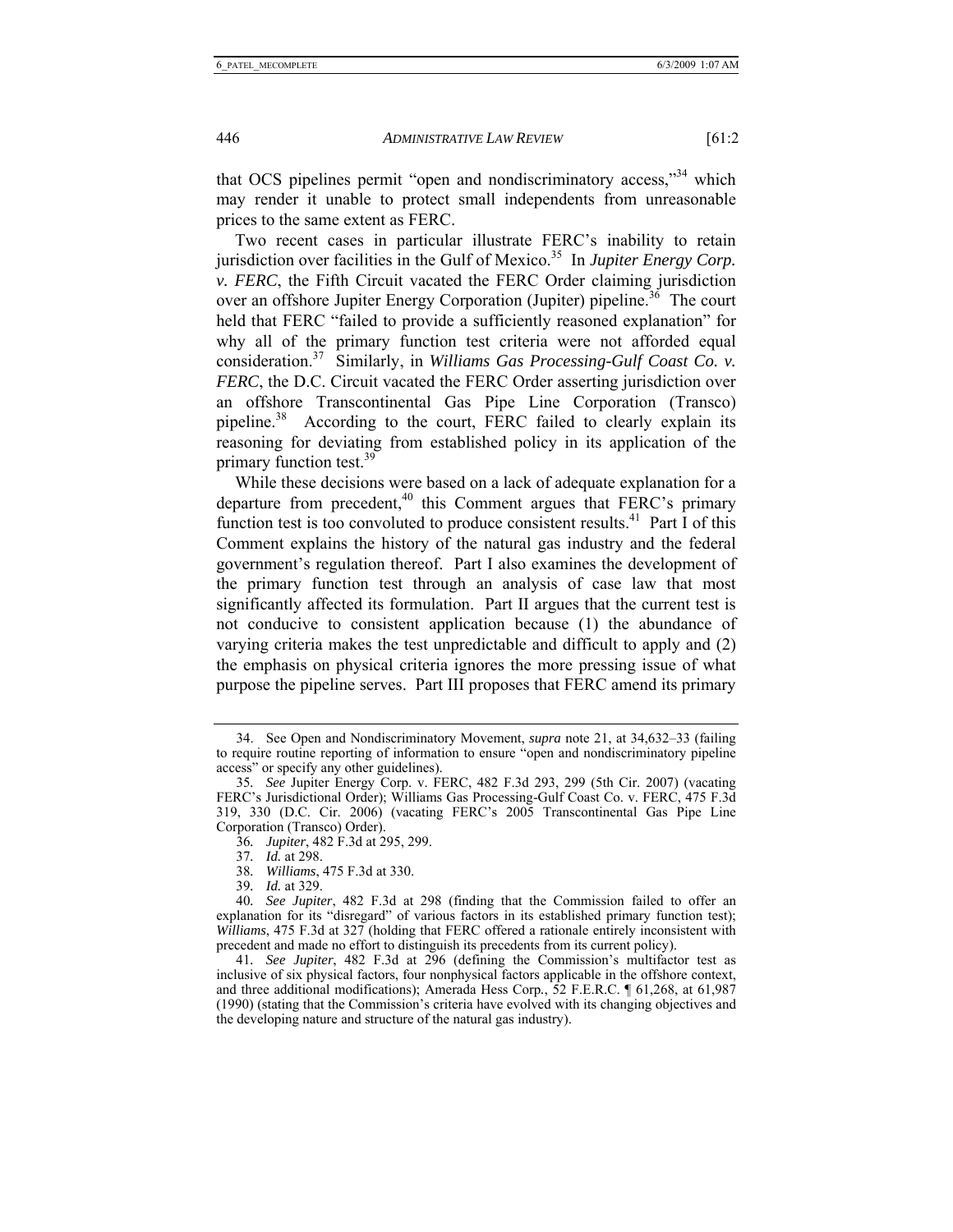function test to better fit the offshore context by (1) giving primary consideration to the original purpose of the pipeline and (2) creating a separate offshore primary function test to eliminate confusion caused by an abundance of ineffective criteria. Part IV applies the proposed offshore primary function test to recent cases where FERC has failed to assert jurisdiction under the present test.

## I. REGULATION OF THE NATURAL GAS INDUSTRY

# *A. FERC Regulation Under the Natural Gas Act of 1938*

The natural gas industry has undergone a major transformation since its inception.<sup>42</sup> Congress passed the NGA to regulate the "sale for resale"<sup>43</sup> of natural gas in interstate commerce.<sup>44</sup> The Act's primary purpose was to prevent monopolistic enterprises from distorting market prices of natural gas so that consumers would have access to adequate supplies at "reasonable prices."<sup>45</sup> In order to accomplish this, FERC was In order to accomplish this, FERC was commissioned with the responsibility of fixing "just and reasonable" rates for natural gas companies engaged in the sale for resale of natural gas in interstate commerce.<sup>46</sup>

The problem with this new system, however, was that it left investors with little incentive to discover and develop other sources of gas. $47$  This problem became evident with the interstate gas shortages of the 1970s.<sup>48</sup> The shortage of artificially low-priced gas from the interstate market—the result of FERC rate regulation—was rivaled by the surplus of unregulated

 <sup>42</sup>*. See generally* Fagan, *supra* note 10 (outlining the significant transformation of the natural gas industry from a regulated to a deregulated market).

 <sup>43</sup>*.* "Sale for resale" is defined as "the sale in interstate commerce of natural gas for resale for ultimate public consumption for domestic, commercial, industrial, or any other use." 15 U.S.C. § 717(b) (2006).

 <sup>44.</sup> *Id.* §§ 717–717w. The 1938 NGA was enacted as a response to two major events. *See* Pipeline Service Obligations and Revisions to Regulation Governing Self-Implementing Transportation; and Regulation of Natural Gas Pipelines After Partial Wellhead Decontrol, 57 Fed. Reg. 13,267 (Apr. 16, 1992) (to be codified at 18 C.F.R. pt. 284) [hereinafter Pipeline Service Obligations and Revisions]. First, the Supreme Court Commerce Clause cases essentially excluded wholesales of natural gas from state regulation, which meant that interstate pipelines were unregulated. Regulation History, *supra* note 9. And second, a Federal Trade Commission (FTC) report found that unregulated transmission pipelines and wholesale distribution led to monopolistic practices in the industry. FED. TRADE COMM'N, UTILITY CORPORATIONS, S. DOC. NO. 84-A, at 85 (1st Sess. 1936).

 <sup>45.</sup> Tejas Power Corp. v. FERC, 908 F.2d 990, 1003 (D.C. Cir. 1990).

 <sup>46.</sup> FPC v. Hope Natural Gas Co., 320 U.S. 591, 611 (1944).

 <sup>47.</sup> *See* Pub. Serv. Comm'n of the State of New York v. Mid-Louisiana Gas Co., 463 U.S. 319, 330–31 (1983) (stating that regulated interstate prices could not compete with unregulated intrastate market prices).

 <sup>48.</sup> Pipeline Service Obligations and Revisions, *supra* note 44, at 13,270.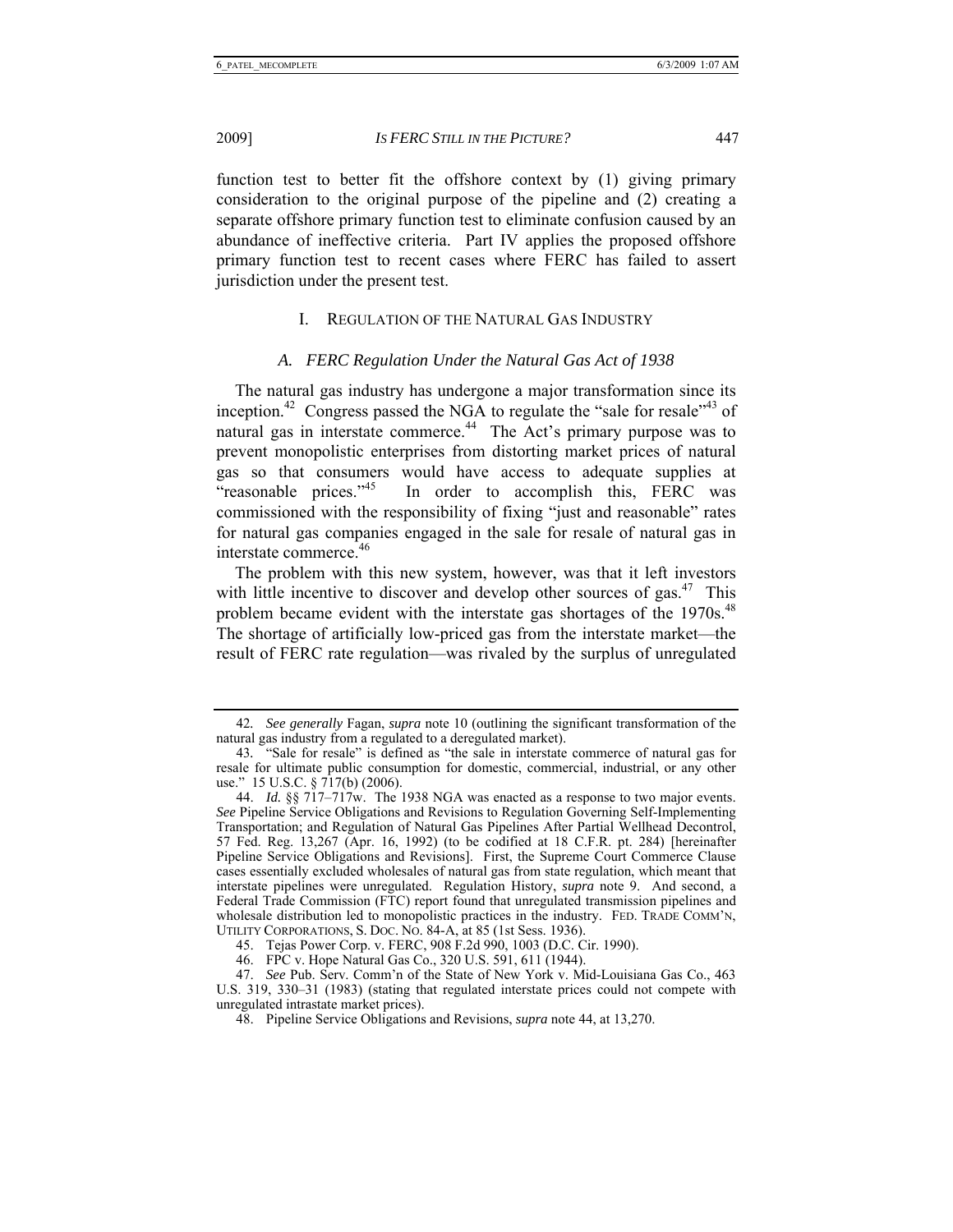high-priced natural gas from the intrastate market.<sup>49</sup> These low interstate gas prices encouraged consumption rather than much-needed conservation.<sup>50</sup> The crisis thus sparked a new wave of reform resulting in the deregulation of the natural gas industry in an effort to promote competition and ensure adequate gas supplies. $51$ 

# *B. The Development of FERC's Primary Function Test*

Section 1(b) of the NGA grants FERC jurisdiction over transportation pipelines but withholds jurisdiction over gathering pipelines.<sup>52</sup> Gathering pipelines are generally understood to be those that collect gas from gasproducing wells and deliver the gas to pipelines that participate in interstate commerce.<sup>53</sup> While this definition may seem clear, the intricacies of today's industry prove quite the contrary. Complications arise when dealing with numerous pipeline segments owned by different companies on a single route between the upstream well and the downstream final destination.<sup>54</sup>

Given FERC's responsibility to provide a meaningful distinction between transportation and gathering pipelines,<sup>55</sup> the Commission created the primary function test in its 1983 *Farmland* decision.<sup>56</sup> The test

52. 15 U.S.C. § 717(b) (2006).

 53. ExxonMobil Gas Mktg. Co. v. FERC, 297 F.3d 1071, 1076 (D.C. Cir. 2002); Conoco Inc. v. FERC, 90 F.3d 536, 539 n.3 (D.C. Cir. 1996).

56*. See* Farmland Indus., Inc., 23 F.E.R.C. ¶ 61,063, at 61,143 (1983) (acknowledging previous tests or factors the Commission had considered for Section 1(b) jurisdictional determinations before holding that "the ultimate test is whether the primary function of the facility can be classified as transportation or gathering"); *see also* Ben Bolt Gathering Co., 26 F.P.C. 825, 827 (1961), *aff'd*, 323 F.2d 610 (5th Cir. 1963) (creating a primary function test in which all facts and circumstances should be weighed to determine whether a facility

 <sup>49.</sup> Fagan, *supra* note 10, at 716.

<sup>50</sup>*. Id.*

 <sup>51.</sup> Pipeline Service Obligations and Revisions, *supra* note 44, at 13,270–71; *see* Christian S. Gerig, Comment, *Appalachian Natural Gas and FERC Order 636: The Deregulation Dilemma*, 24 CAP. U. L. REV. 761, 761 (1995) ("The FERC Commissioners' deregulation activism has revolutionized almost every aspect of the industry and will have a lasting impact on the nation's natural gas supply."). The movement toward deregulation began with the Natural Gas Policy Act (NGPA). The NGPA eliminated FERC-determined prices for first sales of natural gas, which were previously a key aspect of the industry.FERC responded to the NGPA by implementing Order 436. Order 436 provided for open-access, nondiscriminatory transportation, which meant that downstream gas users were now able to buy gas directly through gas merchants in the production area and to ship the gas through interstate pipelines. The combined effect of the NGPA and Order 436 was increased competition and the development of two distinct economic and commercial services through a separation in the sale and transportation of gas. FERC later solidified the movement toward deregulation through its Order 636, which called for an "unbundling"—a process by which pipeline companies separate those entities that produce or gather gas from those that transport gas. Pipeline Service Obligations and Revisions, *supra* note 44, at 13,271.

 <sup>54.</sup> Williams Gas Processing-Gulf Coast Co. v. FERC, 475 F.3d 319, 323 (D.C. Cir. 2006).

 <sup>55.</sup> Sea Robin Pipeline Co. v. FERC (*Sea Robin I*), 127 F.3d 365, 370 (5th Cir. 1997).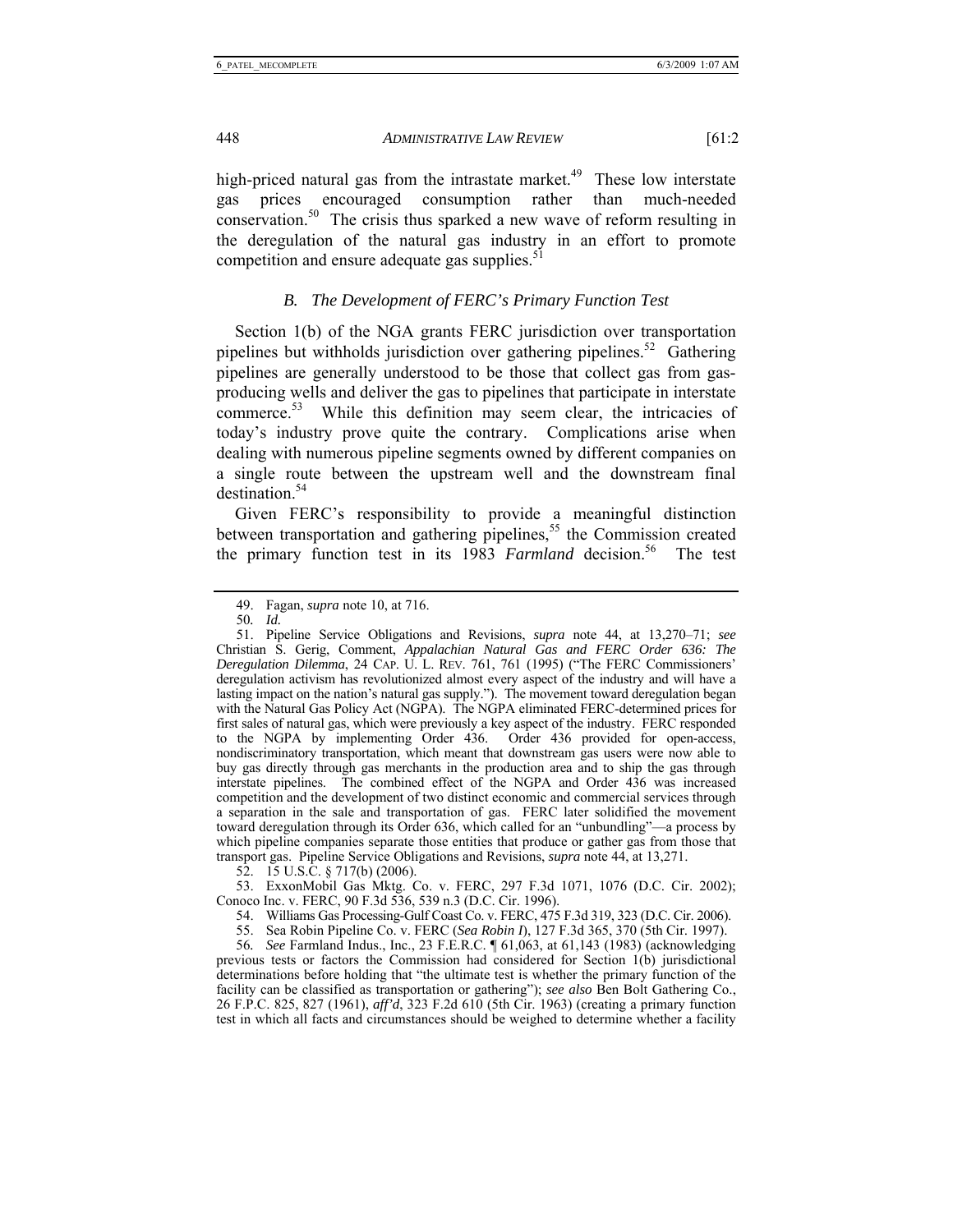consisted of five physical criteria to be considered on a case-by-case basis:<sup>57</sup> "1) the diameter and length of the facility; 2) the location of compressors and processing plants; 3) extension of the facility beyond the central point in the field; 4) location of wells along all or part of the facility; and 5) the geographical configuration of the system."<sup>58</sup> FERC later included a sixth factor, pipeline operating pressure.<sup>59</sup>

Six years later, however, in *EP Operating Co. v. FERC*, the Fifth Circuit found that the primary function test did not account for the realities of isolated operations in the Gulf Coast.<sup>60</sup> Offshore pipelines are typically larger and longer than those onshore, depending on their distance from shore, because these pipelines alone must carry their gas to shore.<sup>61</sup> FERC nonetheless classified EP Operating's offshore pipeline as a transportation line simply because it was larger and longer than most onshore gathering lines.<sup>62</sup> Consequently, the court reversed FERC's decision.<sup>63</sup>

In accord with *EP Operating*, FERC added to the primary function test a "sliding scale" to account for variations in pipeline size and length.<sup>64</sup> The Commission also emphasized that, in addition to the *Farmland* criteria, it may also consider other nonphysical criteria "such as the purpose, location and operation of the facility, the general business activity of the owner of the facility, and whether the jurisdictional determination is consistent with the objectives of the NGA and the NGPA."<sup>65</sup>

Despite FERC's attempts to make the primary function test applicable to

59*. Id.*

63*. Id.* at 50.

serves the purpose of transportation or gathering); Barnes Transp. Co., 18 F.P.C. 369, 372 (1957) (formulating the more mechanical "central point" in the field test in which a pipeline is deemed a transmission line if it operates beyond the point where gas from separate wells collected by several gathering lines converge to feed into a single line); Phillips Petroleum Co., 10 F.P.C. 246, 277 (1951), *rev'd on other grounds*, Phillips Petroleum Co. v. Wisconsin, 347 U.S. 672 (1954) (formulating the "behind the plant" test, a mechanical test that bases classification on whether or not the facility is located behind a gas processing plant).

<sup>57</sup>*. See* EP Operating Co. v. FERC, 876 F.2d 46, 48 (5th Cir. 1989) (highlighting the individualized assessment of the primary function test by the consideration of relevant factors as opposed to the application of bright-line standards).

<sup>58</sup>*. Id.*

<sup>60</sup>*. See id.* at 48–49 (asserting that FERC's emphasis on the pipeline's length, diameter, and operating pressure, as well as its emphasis on the central-point-in-the-field analysis, did not take into consideration the physical differences in offshore gas collection in the OCS).

<sup>61</sup>*. See id.* at 49 (describing the unique circumstances of deep-water drilling at far distances from shore).

<sup>62</sup>*. See id.* (emphasizing FERC's shortcomings in applying the primary function test in the offshore context, and in attaching particular weight to the central-point-in-the-field analysis, the validity of which the court questioned).

<sup>64</sup>*.* Amerada Hess Corp., 52 F.E.R.C. ¶ 61,268, at 61,988 (1990). This was meant to account for the changing "technical and geographical nature" of the industry. *Id.*

<sup>65</sup>*. Id.* at 61,987 (footnotes omitted).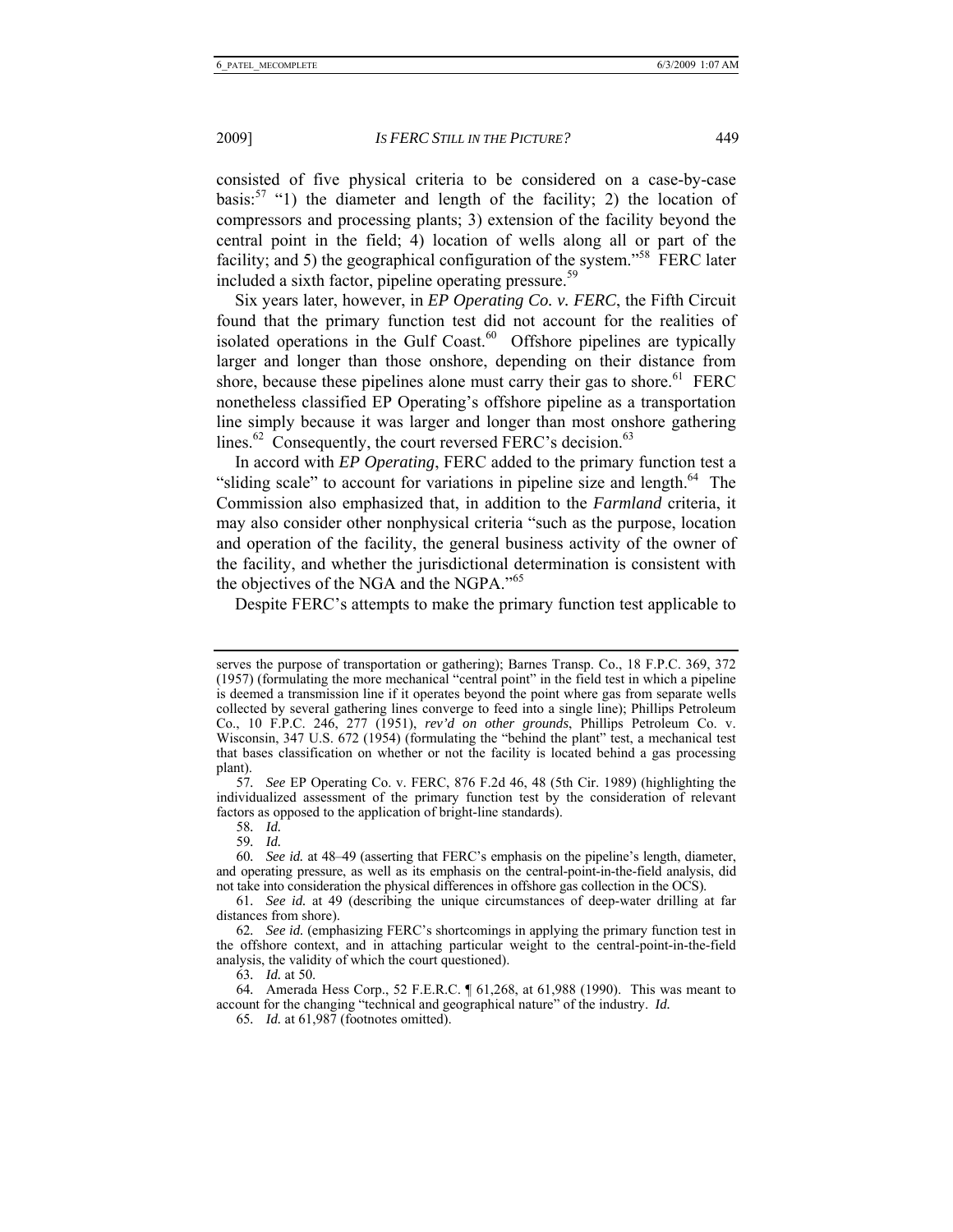offshore facilities, the Fifth Circuit again found fault with the test in *Sea Robin Pipeline Co. v. FERC*.<sup>66</sup> The court found that the Commission, in asserting jurisdiction over a Sea Robin pipeline, made the same mistake as it had in *EP Operating* by treating the physical size of the pipeline as determinative.<sup>67</sup> In addition, the court observed that FERC focused on nonphysical criteria at the expense of more than half of the *Farmland* criteria.68 This conflicted with the court's narrow interpretation of the NGA—requiring a *physical* distinction between gathering and transportation lines and thereby compelling a focus on physical criteria.<sup>69</sup> Consequently, the court vacated FERC's Order and invited the Commission to reformulate its primary function test.<sup>70</sup>

On remand, FERC modified its test to more effectively distinguish the point at which offshore gas gathering ends and its interstate transportation begins.<sup>71</sup> First, the Commission announced that it would place greater weight on physical criteria in applying the jurisdictional test.<sup>72</sup> Second, the Commission included two modifications of the *Farmland* criteria in an effort to make them more applicable in the offshore context, one of which was the consideration of a centralized aggregation point.<sup>73</sup>

In all, these modifications resulted in the addition of seven criteria to the primary function test such that, in March 2007, the *Jupiter* court described the test as including thirteen total criteria.<sup>74</sup>

69*. Id.* at 371 (finding that Congress's distinction between physical aspects of the industry―gathering versus transportation―requires the Commission to base its jurisdictional inquiry primarily on physical criteria).

70*. Id.* at 371–72.

71*. See* Sea Robin Pipeline Co. (*Sea Robin II*), 87 F.E.R.C. ¶ 61,384, at 62,427 (1999) (noting the Fifth Circuit's assertion that when gas is destined for interstate commerce, there must be a point at which gathering ceases and interstate transportation begins), *reh'g denied*, Sea Robin Pipeline Co., 92 F.E.R.C. ¶ 61,072 (2000).

72. Jupiter Energy Corp. v. FERC, 482 F.3d 293, 296 (5th Cir. 2007).

 73. This included minimizing the weight placed on the "behind the plant" factor, which corresponds to the second *Farmland* criterion, "the location of compressors and processing plants," since nearly all offshore facilities are located upstream of processing plants. *Sea Robin II*, 87 F.E.R.C. at 62,425. This also included adding an inquiry into whether there is a point at which "gas is aggregated for further transportation to shore," which is the offshore equivalent to the third *Farmland* criterion, "the extension of the facility beyond the central point in the field." *Id.*

74*. See Jupiter*, 482 F.3d at 296. This included a consideration of six physical criteria, four nonphysical criteria, and three additional modifications where the Commission

adopted an additional analytical element applicable to systems that contain a centralized aggregation point, . . . adjusted the weight to be afforded the "behind-the-

<sup>66</sup>*. See infra* notes 69–70.

<sup>67</sup>*. See Sea Robin I*, 127 F.3d 365, 370 (5th Cir. 1997) (finding that the Commission had abandoned its "sliding scale," thereby reverting to its single-factor, bright-line approaches).

<sup>68</sup>*. See id.* at 370 ("[B]y excluding consideration of a large number of the *Farmland* factors, the Commission, in effect, reduced the primary function analysis to a litmus test that turned on the length and diameter of the overall system.").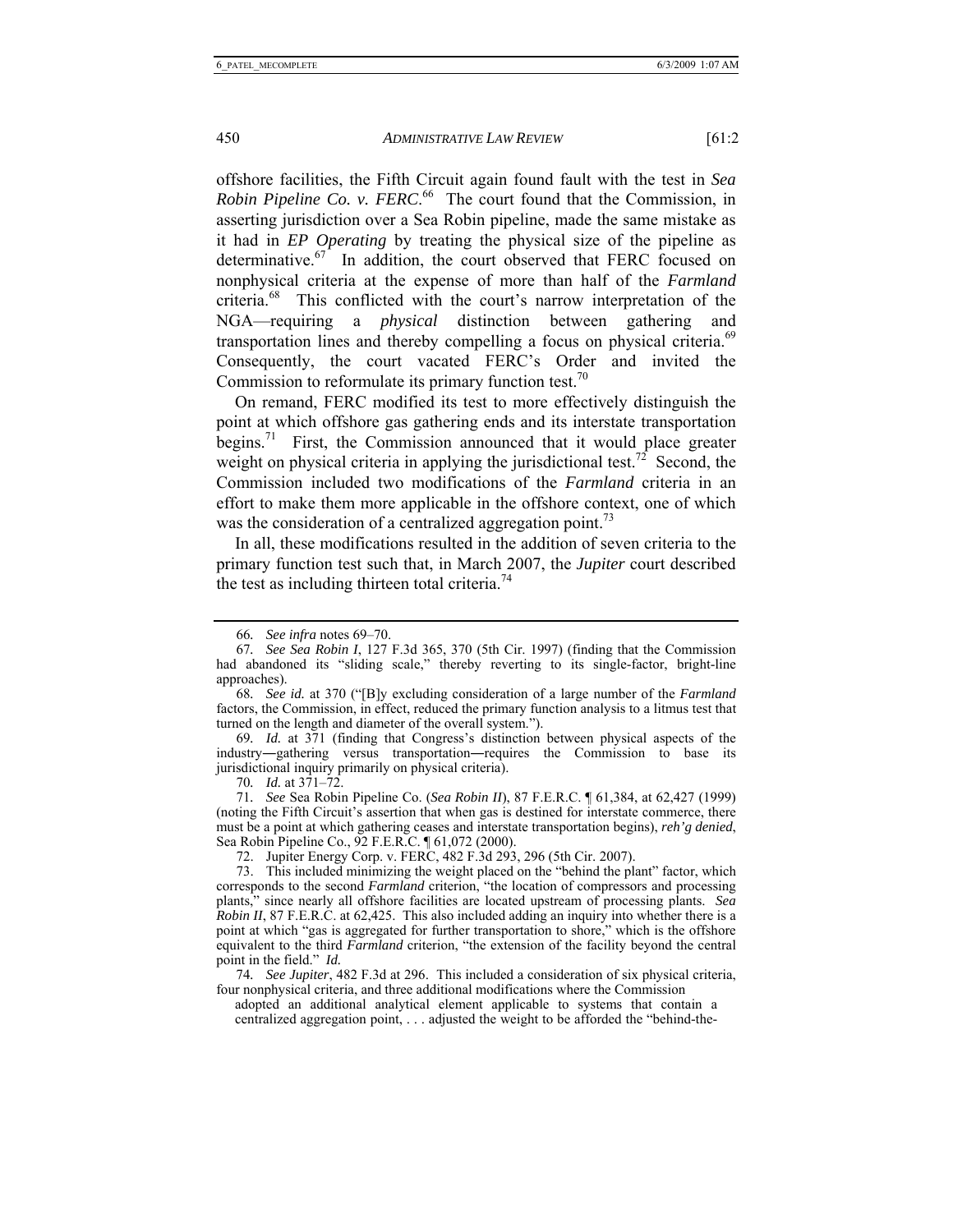## *C. FERC's Failed Attempts to Assert Jurisdiction in the Gulf of Mexico*

Recently, in *Jupiter*, the Fifth Circuit vacated FERC's Order asserting jurisdiction over an eight-inch Jupiter pipeline and remanded the case because of FERC's failure to articulate its reasons for dismissing certain criteria.<sup>75</sup> The Commission based its determination on the centralized aggregation point and summarily dismissed other physical criteria such as length, diameter, and operating pressure.76 The Commission also ignored the nonphysical criteria that it had announced in response to *EP Operating*. 77

FERC was similarly critiqued in *Jupiter*'s twin case, *Williams*, for making a jurisdictional determination "devoid of reasoned decisionmaking."<sup>78</sup> The Commission, after thorough application of the primary function test, initially found that a twenty-four-inch Transco pipeline was a nonjurisdictional gathering line.<sup>79</sup> However, FERC's earlier jurisdictional claim over the eight-inch Jupiter line created an "anomalous" situation, whereby a series of gathering pipelines fed into a transportation pipeline (Jupiter's eight-inch line), which fed into a gathering pipeline (the Transco line).<sup>80</sup> In light of this anomaly, FERC reversed its earlier decision and designated the Transco line a jurisdictional transportation line.<sup>81</sup> The D.C. Circuit, however, vacated FERC's order asserting jurisdiction because the Commission failed to provide a reasoned analysis for deviating from its previous application of the primary function test.<sup>82</sup>

plant" criterion so that the location of processing plants is not necessarily determinative and can be outweighed by other factors; and . . . places greater focus on the physical factors rather than the non-physical factors [when considering the totality of the circumstances].

*Id.* 

75*. Jupiter*, 482 F.3d at 298–99 (holding that a reasoned analysis for dismissing any of the primary function test criteria is even more important when such criteria point to a nonjurisdictional function).

76*. Id.* at 297.

 77. Jupiter Energy Corp., 103 F.E.R.C. ¶ 61,184, at 61,713 (2003) ("[T]his is not a case where the physical factors are so ambiguous that we need to consider nonphysical factors, such as the nature of the prospective owner's business, in order to reach a finding regarding the primary function of facilities."), *reh'g denied*, 105 F.E.R.C. ¶ 61,243 (2003).

78*. See* Williams Gas Processing-Gulf Coast Co. v. FERC, 475 F.3d 319, 330 (D.C. Cir. 2006) (finding that FERC did not provide a reasoned analysis for overturning its earlier determination that the Transco pipeline served a gathering function).

80*. Id.* at 325.

81*. Id.*

<sup>79</sup>*. Id.* at 324.

<sup>82</sup>*. Id.* at 327–29 (acknowledging two possible principles that could explain FERC's ruling, but concluding that the Commission ultimately based its decision on an "incomplete information" rationale instead of openly adopting these principles).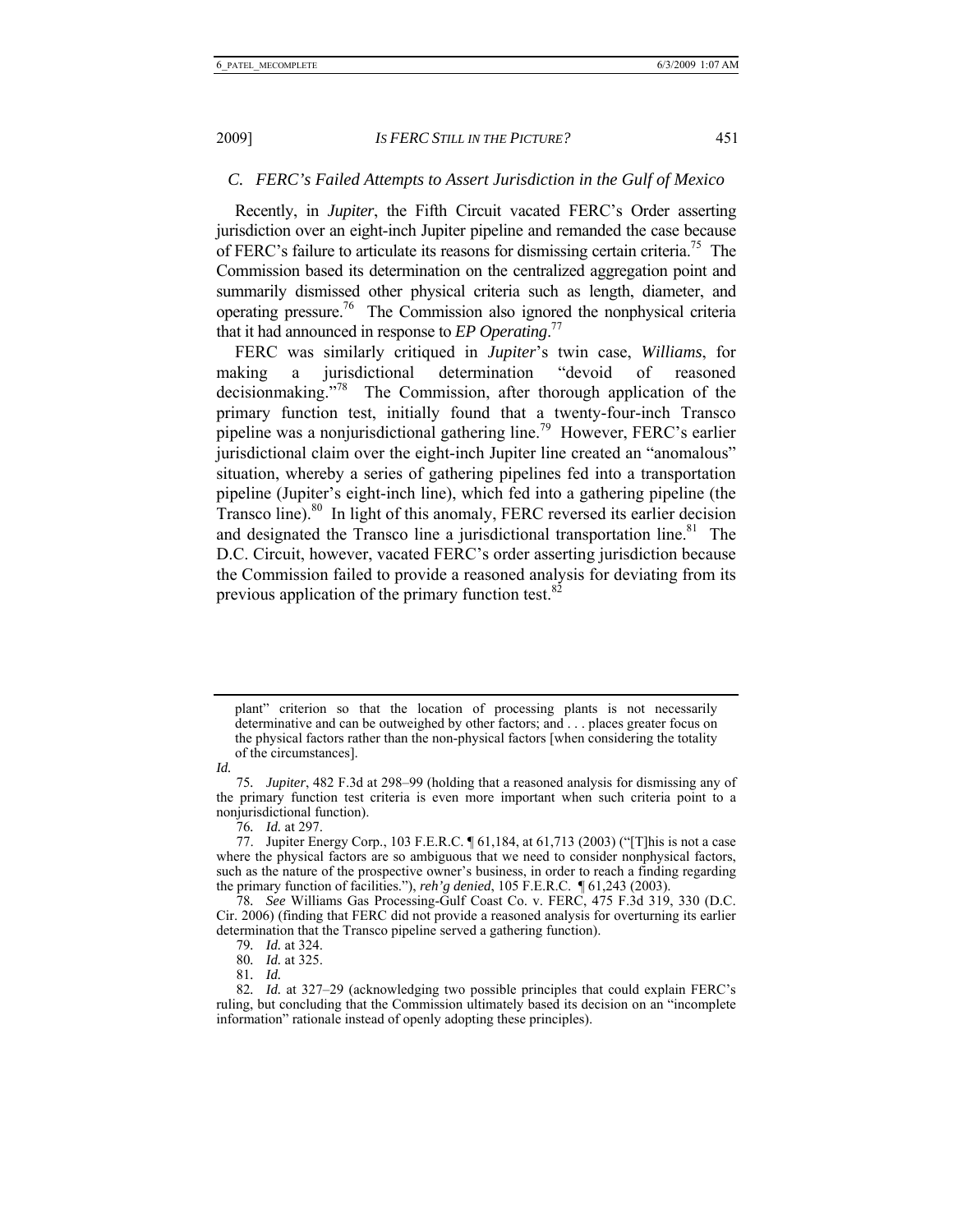#### *D. If Not FERC Regulation, MMS Regulation*

In light of FERC's struggle to assert jurisdiction over offshore facilities under the NGA,<sup>83</sup> the Commission, in *Williams*, attempted to assert jurisdiction under its OCSLA authority.<sup>84</sup> Prior to this case, it was unclear whether FERC or MMS, through their respective OCSLA responsibilities, had authority to enforce the Act's "open and non-discriminatory access"<sup>85</sup> provisions in the OCS. $86$ 

The D.C. Circuit in *Williams* established that the OCSLA grants enforcement of its "open access" provisions to MMS through the Department of the Interior.<sup>87</sup> MMS recently embraced its OCSLA authority by promulgating a rule to regulate all OCS pipelines. $88$  The rule, however, defers enforcement to FERC for pipelines already under the Commission's NGA jurisdiction.<sup>89</sup>

#### II. PROBLEMS WITH FERC'S PRIMARY FUNCTION TEST

FERC's effort to promote competition by deregulation of natural gas pipelines has resulted in less regulation than FERC is comfortable with.<sup>90</sup>

85. 43 U.S.C. § 1334(f)(1)(A) (2000).

 86. The OCSLA grants MMS broad authority to oversee operations on the OCS. But the Act also authorizes FERC to exempt certain OCS oil and gas pipelines from nondiscrimination requirements and to consult with the Attorney General in regard to the Act's "open and non-discriminatory access" requirements. *Id.* § 1334(f).

 87. 345 F.3d at 913 (finding that FERC's attempt to enforce OCSLA's open-access provisions by imposing a reporting requirement was beyond its grant of authority, and that "Congress presumably intended that enforcement would be at the hands of the obligee of the conditions, the Secretary of the Interior"). This holding not only applies to FERC rulemakings but also to FERC adjudications. William Gas Processing-Gulf Coast Co. v. FERC, 373 F.3d 1335, 1344–45 (D.C. Cir. 2004).

 88. Open and Nondiscriminatory Movement, *supra* note 21, at 34,631 (establishing a complaint procedure for shippers who believe that they have been denied open and nondiscriminatory access to offshore facilities).

90*.* 

 <sup>83.</sup> An increasing number of pipelines asserted that they were nonjurisdictional lines based on the modified primary function test that followed the Fifth Circuit's decision in *Sea Robin I*. Although FERC agreed with these pipelines for the most part, it was alarmed by the fact that a pipeline located in water was becoming synonymous with a gathering line. *See* Edwin I. Malet, *Outer Continental Shelf Oil Pipelines Under the Interstate Commerce Act*, 43 LA. L. REV. 1143, 1173 (1983) ("Indeed, most, if not all, offshore oil movement might be characterized as gathering."). Consequently, in an effort to remedy this effect, FERC attempted to assert jurisdiction over gathering pipelines under OCSLA. Interview with Joseph T. Kelliher et al., *supra* note 10.

 <sup>84. 345</sup> F.3d 910, 911 (D.C. Cir. 2003).

<sup>89</sup>*. Id.* at 34,632–33.

The Commission raises the potential for a "regulatory gap" problem by urging that if Sea Robin is found to be a gathering system, then other large gas transporters may seek similar declarations, thus upsetting the investment-backed expectations of producers and shippers who have come to rely upon the Commission's exercise of regulatory authority.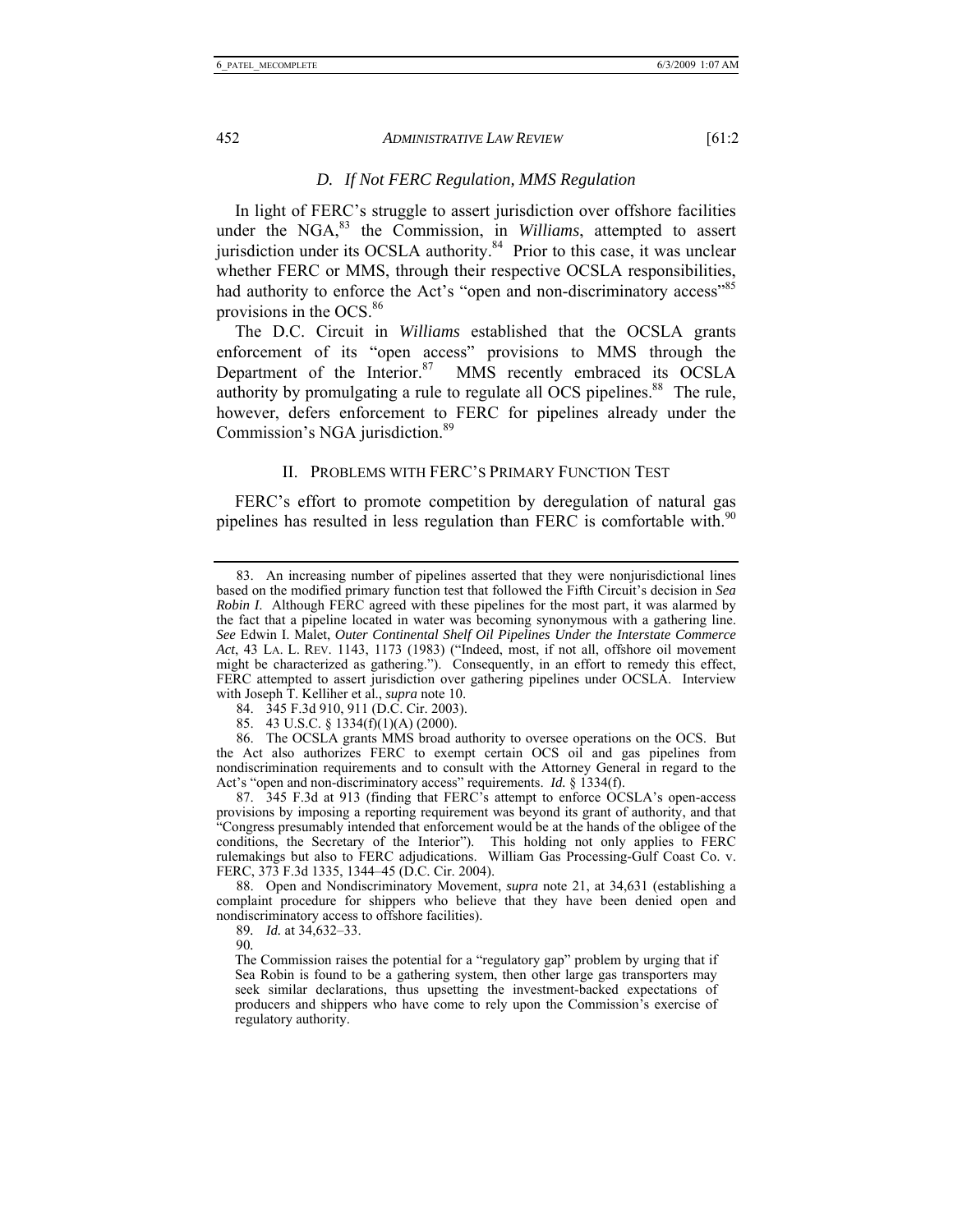The Commission now appears to be struggling to retain jurisdiction over pipelines in the Gulf of Mexico to prevent the resurgence of monopolistic practices by the larger pipeline owners.<sup>91</sup>

# *A. An Abundance of Criteria*

Applying all thirteen criteria of the primary function test is a cumbersome task in light of the fact that not all criteria are relevant in the offshore context. The jurisdictional test was created primarily for onshore facilities, as FERC did not contemplate the type of offshore presence that is prevalent today.<sup>92</sup> Consequently, the test's thirteen criteria are not all applicable to offshore pipelines.<sup>93</sup> This is evident from *Sea Robin I*, in which FERC reconsidered the application of two of the *Farmland* criteria specifically for the offshore context.  $94$ 

Although seven of the test's criteria were created to accommodate the realities of offshore drilling,<sup>95</sup> FERC has struggled<sup>96</sup> with the courts' insistence that it must address all thirteen criteria.97 In both *Williams* and *Jupiter*, the court vacated FERC orders because the Commission failed to consider all of the test's criteria.<sup>98</sup> However, because not all criteria are

 92. Interview with Joseph T. Kelliher et al., *supra* note 10 (explaining that no one had ever contemplated a substantial growth in offshore facilities). The outcomes of decisions onshore were relatively uncontroversial. *Id.* In fact, FERC's primary function test has only been modified in response to offshore jurisdictional disputes. *See supra* Part I.B.

93*. See, e.g.*, *Sea Robin I*, 127 F.3d at 370 (noting the Commission's recognition that over half of its *Farmland* criteria were not probative in the offshore context).

94*. See supra* note 72 and accompanying text.

95*. See supra* Part I.B (detailing the seven modifications made to the primary function test in an effort to accommodate the realities of offshore operations).

98*. See supra* Part I.C.

*Sea Robin I*, 127 F.3d 365, 371 (5th Cir. 1997). The Commission has not only attempted to assert jurisdiction over offshore natural gas facilities through its OCSLA authority, it has also specifically asked Congress for such jurisdiction. Interview with Joseph T. Kelliher et al., *supra* note 10.

<sup>91</sup>*. See supra* Part I.C; *see also* Interview with Joseph T. Kelliher et al., *supra* note 10 (stating that the Commission probably has a worse record in the courts on gathering than it has in any other area, but that there is good reason for this: offshore gathering is an unregulated monopoly); *cf. Sea Robin I*, 127 F.3d at 371 ("Need for regulation cannot alone create authority to regulate.").

<sup>96</sup>*. See, e.g.*, Williams Gas Processing-Gulf Coast Co. v. FERC, 475 F.3d 319, 321 (2006) (stating that "FERC's efforts to properly classify Transco's pipeline are emblematic of its struggle" to distinguish between pipelines that transport natural gas and those that gather it).

<sup>97</sup>*. See, e.g.*, Jupiter Energy Corp. v. FERC, 482 F.3d 293, 298 (5th Cir. 2007) (holding that despite FERC's assertion that "this is not a case where the physical factors are so ambiguous as to necessitate" their analysis, nonphysical factors, although secondary to physical factors, cannot be ignored when applying the primary function test); *Sea Robin I*, 127 F.3d at 370 ("The Commission must . . . not discount, without reasoned analysis, application of any factor which points to a non-jurisdictional result."), *remanded to Sea Robin II*, 87 F.E.R.C. ¶ 61,384, at 62,425 (1999).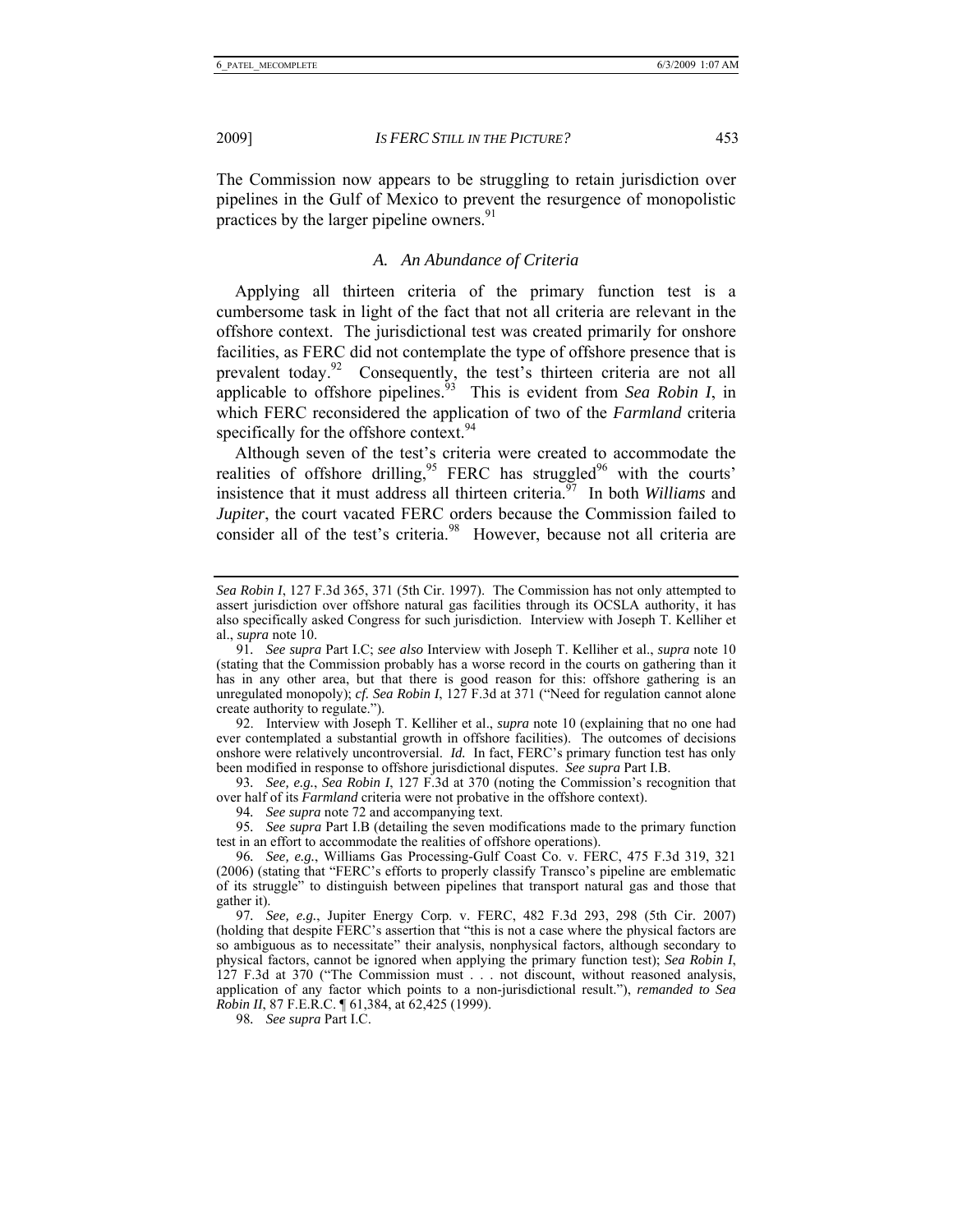relevant to a jurisdictional determination in every case,<sup>99</sup> requiring such analysis not only wastes judicial resources<sup>100</sup> but also presents an opportunity for inconsistency.101

Unfortunately, FERC's attempts to make the primary function test applicable to offshore facilities have simply created an abundance of criteria that the Commission cannot apply consistently; FERC is guilty of attempting to fit the proverbial square peg into a round hole.<sup>102</sup>

# *B. The Courts' Emphasis on Physical Criteria*

The Supreme Court has narrowly construed the NGA, holding in 1947 that "[e]xceptions to the primary grant of jurisdiction in the section are to be strictly construed."103 The Court stepped in again in 1989, requiring that the terms *production* and *gathering* be narrowly confined to "the physical acts of drawing the gas from the earth and preparing it for the first stages of distribution."<sup>104</sup> The requirement that FERC focus on the physical The requirement that FERC focus on the physical distinction between gathering and transporting, however, has ironically interfered with FERC's ability to make this distinction. While the Fifth Circuit concedes that certain nonphysical criteria are relevant to determining where gathering ceases and transportation begins, it presumes that such criteria cannot be relevant unless physical criteria are first considered.105 This conflicts with FERC's belief that nonphysical criteria may be sufficient to ascertain the primary function of a pipeline.<sup>106</sup>

Although FERC has not been entirely consistent in its application of the primary function test in the offshore context, courts do not have the expertise required to regulate the natural gas industry.<sup>107</sup> The need for

<sup>99</sup>*. See supra* note 96 and accompanying text.

<sup>100</sup>*. Cf.* Scott v. Harris, 127 S. Ct. 1769, 1780 (2007) (Breyer, J., concurring) (stating that sometimes the *Saucier* qualified immunity rule "wastes judicial resources in that it may require courts to answer a difficult constitutional question unnecessarily").

<sup>101</sup>*. See supra* Part I.C.

<sup>102</sup>*. See* Interview with Joseph T. Kelliher et al., *supra* note 10 (discussing how the test appeared to apply less and less as offshore facilities expanded and the nature of those facilities changed, i.e., they were situated in deeper and deeper waters).

 <sup>103.</sup> Interstate Natural Gas Co. v. FPC, 331 U.S. 682, 690–91 (1947).

 <sup>104.</sup> Nw. Cent. Pipeline v. State Corp. Comm'n, 489 U.S. 493, 510 (1989) (internal quotation marks and citation omitted).

<sup>105</sup>*. See Sea Robin I*, 127 F.3d 365, 371 (5th Cir. 1997) (emphasizing that nonphysical factors are secondary to physical factors despite the Commission's OCS Policy Statement, which took into account the voice of the industry with regard to application of these nonphysical factors).

<sup>106</sup>*. See id.* at 369–70 ("The Commission repeatedly emphasized that the non-physical criteria in its test supported its conclusion that Sea Robin was a transporter . . . .").

<sup>107</sup>*. See* Phillips Petroleum Co. v. Wisconsin, 347 U.S. 672, 690 (1954) (Douglas, J., dissenting) ("Regulation of the business of producing and gathering natural gas involves considerations of which we know little and with which we are not competent to deal."); Chevron U.S.A. Inc. v. Natural Res. Def. Council, Inc., 467 U.S. 837, 865 (1984) ("Judges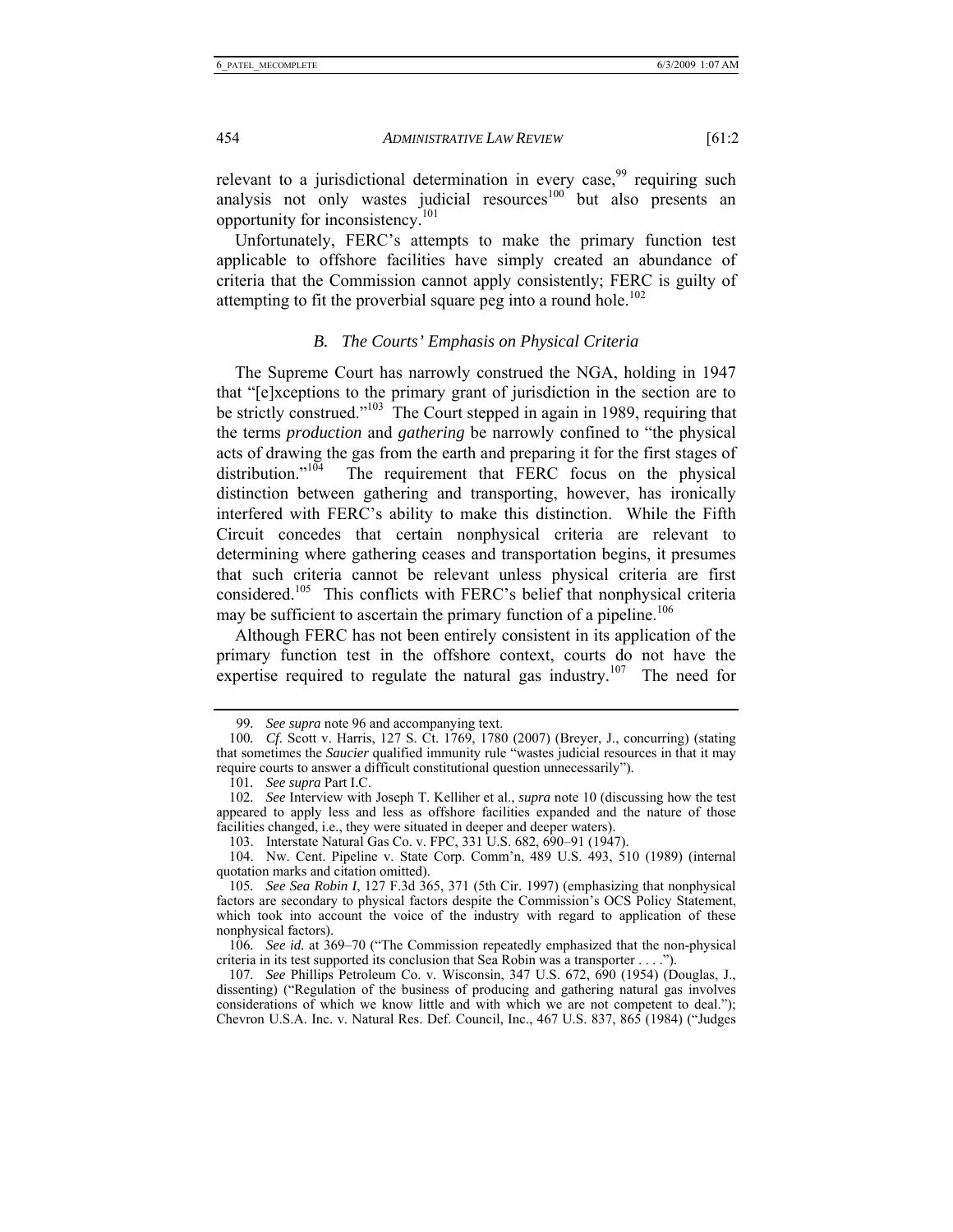expertise in a specialized area of law such as this is precisely why courts give agency interpretations a high level of deference.<sup>108</sup> Ultimately, FERC, and not the courts, has the responsibility of drawing a meaningful distinction between gathering and transportation.<sup>109</sup> Thus, although the standard of review used by the courts<sup>110</sup> is arguably similar to *Chevron* deference, $^{111}$  perhaps the effective application of a still more lenient standard of review is necessary in light of the complicated nature of the issues at hand.

The consequences of the Fifth Circuit's involvement in defining the distinction between gathering and transporting pipelines are illustrated in Sea Robin.<sup>112</sup> The court criticized FERC for placing too much emphasis on physical criteria, even though it also held that the Commission relied too heavily on *nonphysical* criteria.<sup>113</sup> A confused FERC, believing it rightfully applied its jurisdictional test,  $114$  nonetheless adhered to

*Id.* (internal quotation marks omitted).

 The *Sea Robin I* court, although delineating the deferential standard of review of agency determinations and stating that the court is not to substitute its own judgment for that of the agency, still effectively overshadowed the Commission's OCS Policy Statement, 74 F.E.R.C. ¶ 61,222 (1996), by making sure that consideration of nonphysical criteria "be put in its place" as secondary to physical criteria. 127 F.3d at 369–71.

109*. See supra* text accompanying note 55; *see also* ANDREW F. POPPER & GWENDOLYN M. MCKEE, ADMINISTRATIVE LAW: A CONTEMPORARY APPROACH 141 (2009) (asserting that *Chevron* can be viewed as putting forth the political position and, perhaps, "constitutional precept" that "[i]t is not the task of federal courts to re-write the policy preferences of the legislative or executive branches of government").

 110. The Fifth Circuit in *Jupiter Energy Corp. v. FERC*, 482 F.3d 293, 296 (5th Cir. 2007), and the D.C. Circuit in *Williams Gas Processing-Gulf Coast Co. v. FERC*, 475 F.3d 319, 326 (D.C. Cir. 2006), applied the "arbitrary and capricious" standard of review under 5 U.S.C. § 706(2)(A).

111*. See* JOHN F. DUFFY & MICHAEL HERZ, A GUIDE TO JUDICIAL AND POLITICAL REVIEW OF FEDERAL AGENCIES 96 (2005) ("Courts do sometimes conduct their [*Chevron*] step two analysis in a way that tracks the arbitrary and capricious test of the APA. Despite this practice, however, the doctrinal relationship between [the two] is a source of confusion in the lower courts.").

 112. The Fifth Circuit for the most part told FERC what the central point of aggregation should be. Interview with Joseph T. Kelliher et al., *supra* note 10.

113. *Williams*, 475 F.3d at 323–24.

 114. According to FERC, the court's finding that the Commission did not pay adequate attention to the physical criteria was an odd admonition. FERC believed it *was* focusing on physical factors and *did* explain why certain factors were poor indicators of the primary function of the facility. However, the court seemed to think FERC overemphasized the fact that *Sea Robin* had always been jurisdictional and that customers relied on FERC's jurisdiction. Additionally, the court's emphasis on physical factors, which in reality was simply an emphasis on the size of the pipeline, is not a good jurisdictional indicator because pipelines offshore tend to be much longer and larger than those onshore. Interview with

are not experts in the field, and are not part of either political branch of the Government."). 108*. See* CFTC v. Schor, 478 U.S. 833, 845 (1986).

An agency's expertise is superior to that of a court when a dispute centers on whether a particular regulation is reasonably necessary to effectuate any of the provisions or to accomplish any of the purposes of the Act the agency is charged with enforcing; the agency's position, in such circumstances, is therefore due substantial deference.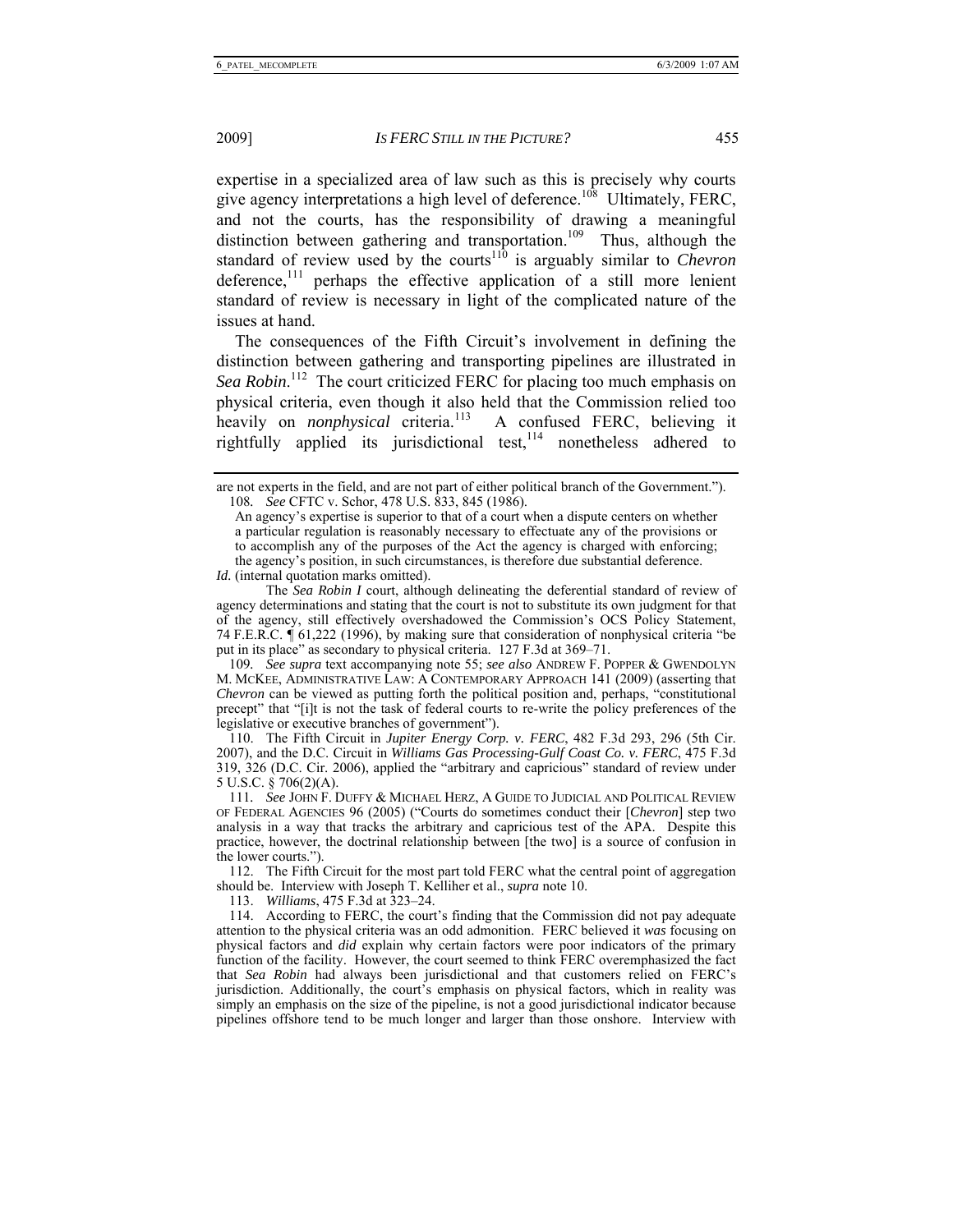court-prompted modifications.115 Unfortunately, these modifications did not result in a rule conducive to consistent application, $\frac{116}{10}$  and instead caused an alarming reduction of FERC offshore regulation.<sup>117</sup>

Moreover, the literal focus on physical criteria does not allow for changing industry practices.<sup>118</sup> While it is true that the primary function test includes certain criteria that have accounted for the industry's geographical and technical changes, $119$  these criteria were a product of court-prompted modifications rather than part of an easily adaptable jurisdictional test.<sup>120</sup> Furthermore, the focus on physical criteria neglects the fact that some pipelines that transport natural gas in interstate commerce are physically characteristic of gathering lines.<sup>121</sup> As stated in FERC's 2003 Notice of Public Conference on the Application of the Primary Function Test for Gathering on the OCS, the result of the primary function test is that "[s]ystems with generally similar physical characteristic[s] may have a different regulatory status because of relatively minor physical differences. This result can produce different regulatory results for competitors who perform essentially the same economic function."<sup>122</sup> If FERC is to avoid continual modifications and burdensome litigation, $123$  it needs a more workable test conducive to evolving practices.

Joseph T. Kelliher et al., *supra* note 10.

<sup>115</sup>*. See Sea Robin I*, 127 F.3d 365, 370 (5th Cir. 1997).

<sup>116</sup>*. See, e.g.*, Jupiter Energy Corp. v. FERC, 482 F.3d 293, 296 (5th Cir. 2007); *Williams*, 475 F.3d at 322 (contesting FERC's application of the primary function test).

<sup>117</sup>*. See supra* note 87 and accompanying text.

<sup>118</sup>*. See infra* notes 121–23 and accompanying text.

<sup>119</sup>*. See* Amerada Hess Corp., 52 F.E.R.C. ¶ 61,268, at 61,988 (1990) (including a sliding scale for determining what pipeline size and length, when compared to the depth at which the pipeline is situated, will indicate a gathering line). FERC made this modification to bring the primary function test in line with the industry's gradual movement offshore.

<sup>120</sup>*. Id.*

<sup>121</sup>*. See generally* Sean Hennessee, Note, Williams Gas Processing-Gulf Coast Company, L.P. v. FERC*: Remedies for Producers in the Absence of FERC Regulation*, 26 ENERGY L.J. 497, 504–05 (2005) (describing how deregulation has left producers like Shell unprotected from monopolistic practices of spun-down gatherers who have come up with innovative ways to operate their facilities, and proposing as remedies "(1) regulation via antitrust law and (2) regulation imposed by the natural laws of economics inherent in free markets"). *But cf.* Nw. Pipeline Corp. v. FERC, 905 F.2d 1403, 1407 n.10 (10th Cir. 1990) ("[T]he production and gathering exemption 'applies to the physical activities, facilities, and properties used in the production and gathering of natural gas and not to the business of production and gathering' . . . ."). Although FERC is able to retain jurisdiction over "spundown" gathering affiliates who engage in anticompetitive practices, this is only true when two entities act in concert to frustrate FERC's ability to regulate the pipeline. Arkla Gathering Servs. Co., 67 F.E.R.C. ¶ 61,257, at 61,871 (1994).

 <sup>122.</sup> Application of the Primary Function Test for Gathering on the Outer Continental Shelf, Docket No. AD03-13-000 (Aug. 21, 2003) (notice of public conference).

<sup>123</sup>*. See, e.g.*, Williams Gas Processing-Gulf Coast Co. v. FERC, 475 F.3d 319, 321 (D.C. Cir. 2006) (describing five years of litigation surrounding Transco's twenty-four-inch lateral).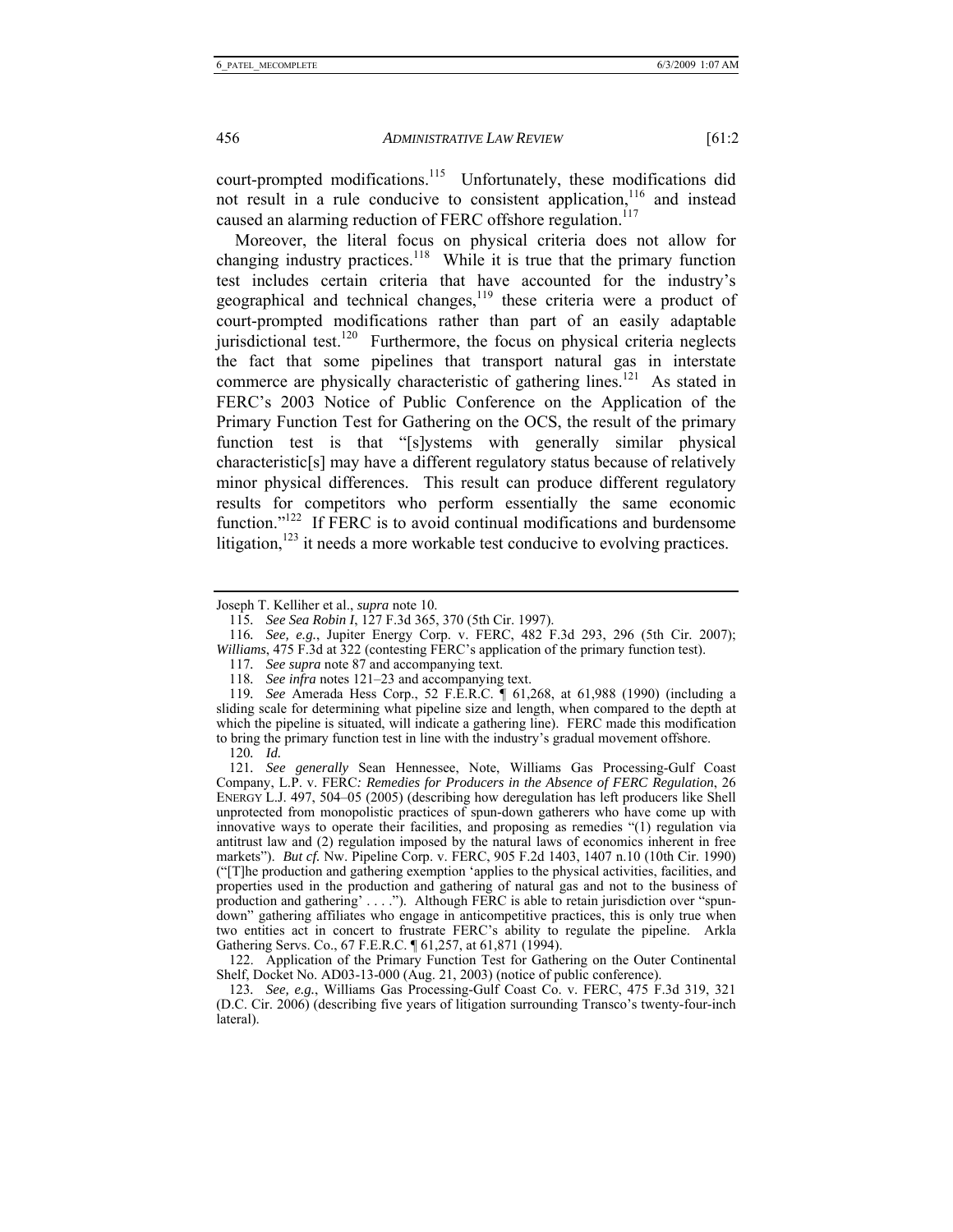# III. PROPOSED AMENDMENTS TO THE PRIMARY FUNCTION TEST

As the primary function test stands today, FERC cannot faithfully fulfill its statutory mandate to regulate natural gas transported through interstate commerce.<sup> $124$ </sup> This is why the primary function test should be applied with a macroscopic view of the pipeline's purpose.

# *A. Step One: Emphasize the Original Purpose*

#### *1. Look to Pipeline Permits and Construction*

The first step in assessing the purpose of a pipeline is to determine whether the pipeline served a transportation or gathering function when the owner was initially granted a permit and constructed the pipeline. If a pipeline owner, originally subject to FERC regulation, claims that the pipeline in question now serves a nonjurisdictional gathering function, the owner should have the burden of establishing this fact by a preponderance of the evidence.<sup>125</sup> This relatively high burden of proof is warranted because the proposed test aims to take advantage of the many benefits that accompany a focus on the original purpose, as outlined below.

#### *2. Advantages of Focusing on Original Purpose*

Placing the primary inquiry on the original purpose of a pipeline serves four functions. First, it allows for a simple, single-factor test—the original purpose—and only requires consideration of additional criteria if a pipeline owner desires a change in jurisdictional status. Second, on its face it promotes adherence to precedent. If MMS, before issuing permits, were more attentive to the transportation and gathering system patterns amidst the web-like pipeline structure of the  $\overline{OCS}$ ,  $^{126}$  it may be able to aid in uncovering the relative point at which gathering ceases and transportation

<sup>124</sup>*. See Sea Robin II*, 87 F.E.R.C. ¶ 61,384, at 62,432 (1999) (Bailey, Comm'r, dissenting) ("In the end, I fear that we will continue to have a mixed group of gathering and transmission lines on the OCS, and that the jurisdictional status of certain of those lines will be based solely upon different applications of the primary function test."), *reh'g denied*, Sea Robin Pipeline Co., 92 F.E.R.C. ¶ 61,072 (2000).

 <sup>125.</sup> Although FERC may certainly choose to dispute an original licensed purpose in light of a pipeline's changing business practices, this Comment focuses on claims the pipelines themselves bring, as this is what brought about a significant reduction in FERC's offshore presence. Furthermore, although Order 636—a call for unbundling—is the cause of much of these claims, a focus on original purpose is a prospective approach to the primary function test that is meant to allow for only limited future unbundling efforts.

 <sup>126.</sup> An aerial view of the pipelines on the OCS would reveal a web-like visual. Interview with James Day, *supra* note 17.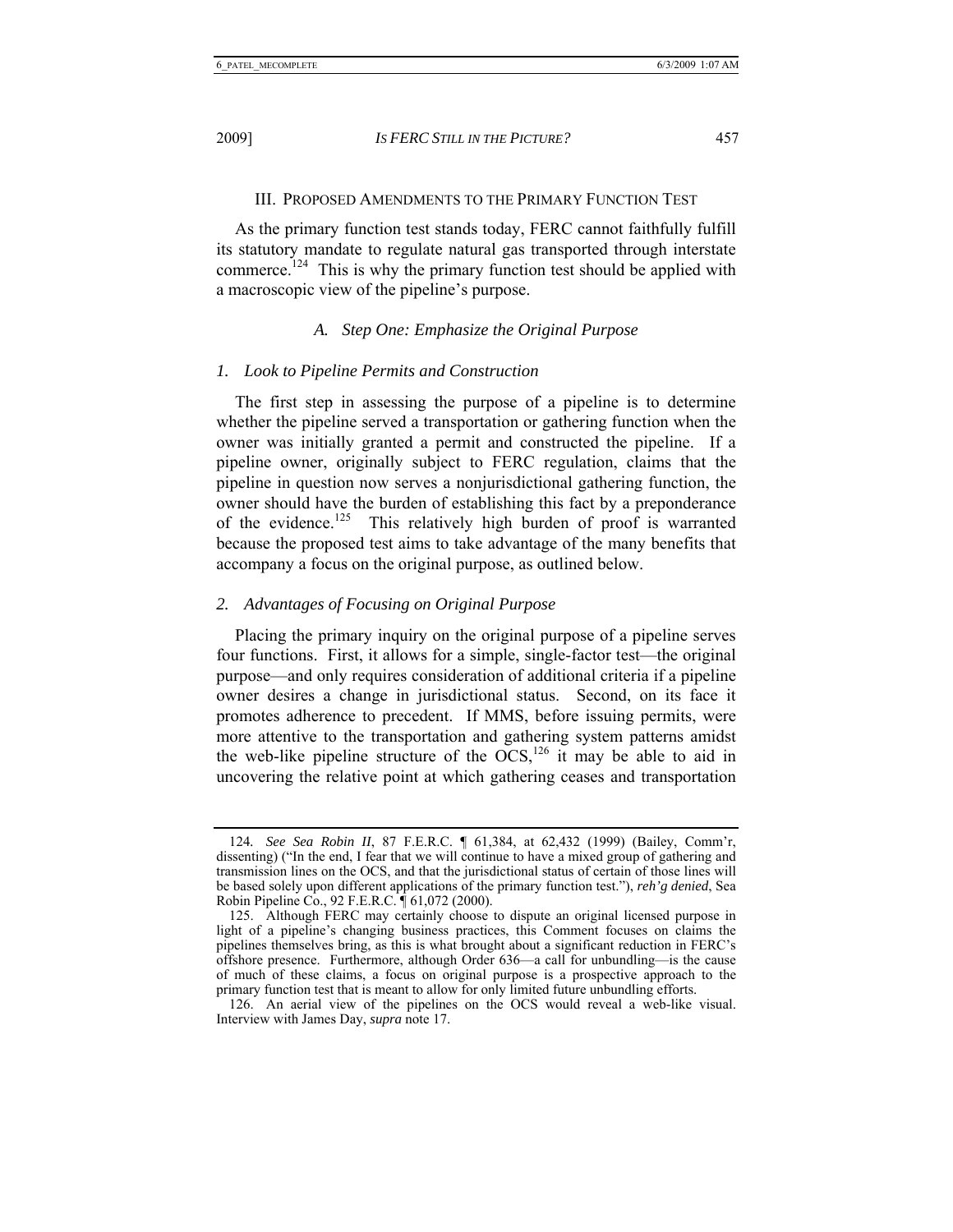begins.<sup>127</sup> Consequently, a focus on original purpose may be sufficient to satisfy the court's narrow construction of the  $NGA$ ,<sup>128</sup> as opposed to emphasizing consideration of specific physical pipeline attributes. Furthermore, such MMS findings would provide FERC guidance when dealing with jurisdictional disputes over original purpose. Third, because pipeline owners will carry the relatively high burden of proving an alternative jurisdictional status, they will have greater incentive to thoroughly consider the function of their facilities before obtaining a permit and commencing construction. This, in turn, will help to prevent costly and time-consuming litigation down the line. And finally, a high burden of proof on pipeline owners will also compel them to think twice before engaging in monopolistic practices because reviewing courts may negatively construe such behavior.

# *B. Step Two: Apply Only Relevant Criteria Through a Consideration of the Totality of the Circumstances*

# *1. Separate from the Onshore Context*

If a pipeline owner chooses to dispute a pipeline's original purpose, FERC will need a more refined test to guide pipeline owners in determining what they must show to succeed on their claim.<sup>129</sup> This requires FERC to create a separate jurisdictional test for offshore pipelines. Given the fact that the original *Farmland* criteria were not designed for the offshore context, but rather simply create an abundance of criteria for FERC to apply mechanically, these criteria should largely be eliminated for an offshore jurisdictional test.<sup>130</sup>

<sup>127</sup>*. Sea Robin II*, 87 F.E.R.C. at 62,427. Ascertaining the technical distinction between gathering and transportation—by establishing a pattern within the web where certain pipelines would certainly be jurisdictional and others would not—may require the combined efforts of FERC and MMS.

<sup>128</sup>*.* See *supra* note 71 and accompanying text for the court's narrow interpretation of the NGA.

<sup>129</sup>*. See Sea Robin II*, 87 F.E.R.C. at 62,433–34 (Hébert, Comm'r, dissenting) (recognizing "the various reformulations of the modified primary function test which fail to provide any clear guidance" and noting the Commission's desire for greater "clarity and simplicity" in a prospective jurisdictional test for the OCS), *reh'g denied*, Sea Robin Pipeline Co., 92 F.E.R.C. ¶ 61,072 (2000). This Comment also notes that a more defined test would induce FERC to be more consistent not only with its application of the primary function test, but also with its policies. *Cf.* Williams Gas Processing-Gulf Co. v. FERC, 475 F.3d 319, 323–24 (D.C. Cir. 2006) (discussing FERC's reversal of prior precedents and policies without consideration of its primary function test).

<sup>130</sup>*. See Sea Robin II*, 87 F.E.R.C. at 62,432 (Bailey, Comm'r, dissenting) (respecting FERC's effort to reformulate the primary function test to accommodate OCS facilities, but contending that each new case will be factually different and that the Commission will continue to have problems determining what weight to accord each factor in any given situation).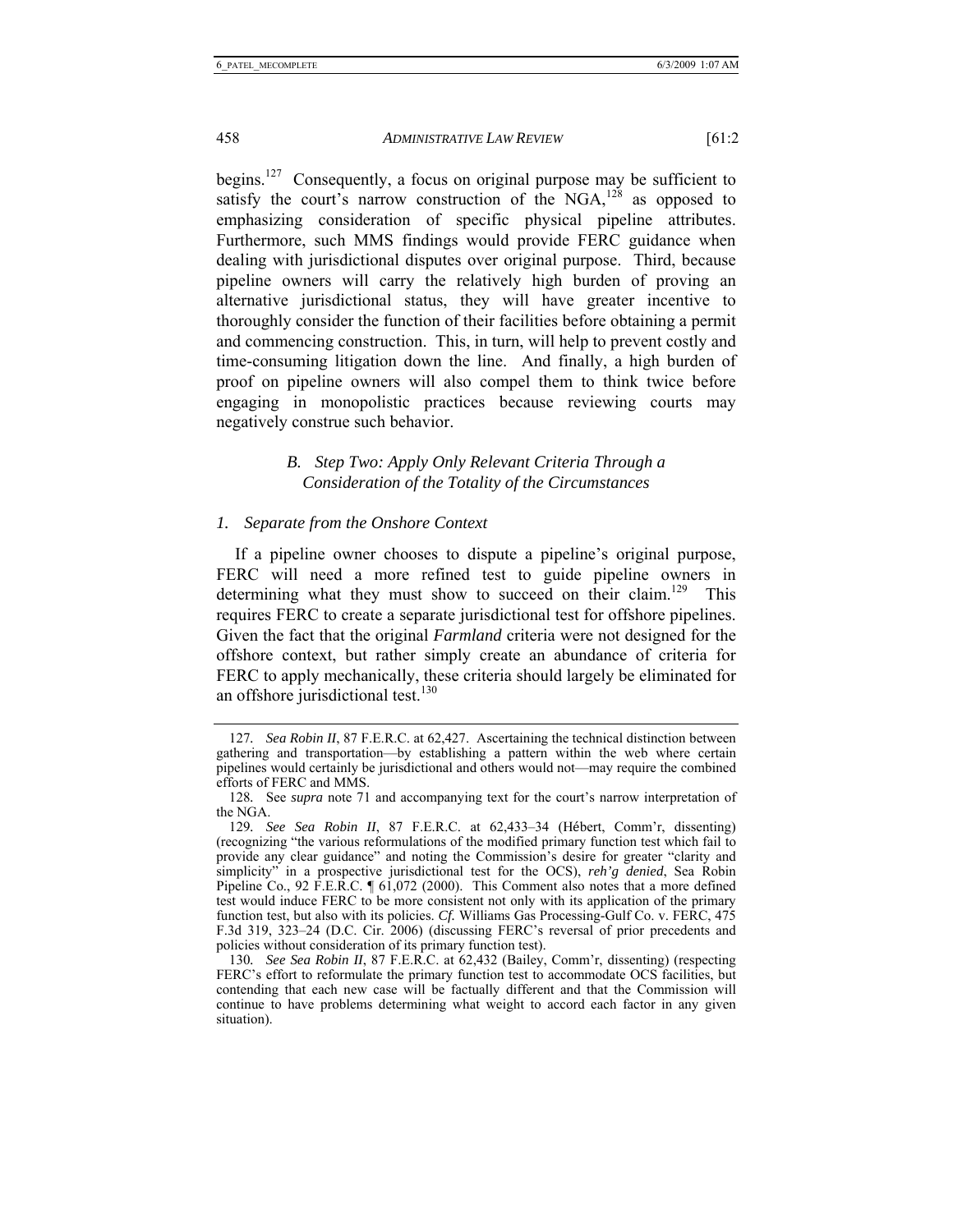# *2. A Defined Offshore Primary Function Test*

The proposed jurisdictional test should consist of the factors FERC created when it modified the primary function test. These include the centralized point of aggregation<sup>131</sup> as well as the following four nonphysical criteria: "the purpose, location, and operation of a facility; the general business activity of the owner of the facility; whether the jurisdictional determination is consistent with the objectives of the NGA and the NGPA": and "the changing technical and geographic nature of exploration and production."132 Additionally, although pipeline length, diameter, and operating pressure may still be considered, $133$  they should not weigh heavily since they may be poor indicators of an offshore pipeline's purpose.<sup>134</sup>

Given the intricacies of the natural gas industry, this step of the proposed primary function test requires consideration of these criteria through a totality of the circumstances standard.135 Accordingly—like the present primary function test—the amount of weight accorded to such criteria should be determined on a case-by-case basis.<sup>136</sup>

# IV. APPLICATION OF THE PROPOSED OFFSHORE PRIMARY FUNCTION TEST TO *JUPITER* AND *WILLIAMS*

The benefits of the proposed offshore primary function test<sup>137</sup> are

135*. See* EP Operating Co. v. FERC, 876 F.2d 46, 48 (5th Cir. 1989) (emphasizing that the intricate nature of the natural gas industry is not conducive to application of bright-line standards).

136*. See supra* text accompanying note 72.

 137. FERC could enforce this test through notice-and-comment rulemaking or, perhaps, a negotiated rulemaking if the Commission does not wish to devote the time and resources necessary to undergo the notice-and-comment process. Implementing the test in this way, as opposed to doing so through case law, would have many advantages. First, it would produce a test reflective of both FERC expertise as well as the voice of varied players within the industry, which would put the industry on notice as to what is required for jurisdictional changes. *See* POPPER & MCKEE, *supra* note 109, at 64 (describing the notice-and-comment process, whereby any member of the public is given the opportunity to submit his or her perspective on a proposed rule after the agency has issued a "notice of proposed rule making"). Additionally, this may result in greater predictability and public approval. *See id.* at 85 (proposing that *Morton v. Ruiz*, 415 U.S. 199 (1974), stands in part for the idea that "properly promulgated rules enhance fairness" and that fairness is furthered by providing the public with advance notice of "standards by which the government will allocate benefits"). While FERC did attempt to accomplish something similar through its OCS

<sup>131</sup>*. See id.* at 62,427.

<sup>132</sup>*.* Amerada Hess Corp., 52 F.E.R.C. ¶ 61,268, at 61,987–88 (1990) (internal citations omitted).

<sup>133</sup>*. See Sea Robin II*, 87 F.E.R.C. at 62,433 (Hébert, Comm'r, dissenting) (believing that even in the offshore context, pipeline length, diameter, and operating pressure need to be analyzed in the primary function test).

<sup>134</sup>*. See* Interview with Joseph T. Kelliher et al., *supra* note 10 (explaining how the onshore test was not an ideal fit for expanding offshore facilities, which were inherently different in nature).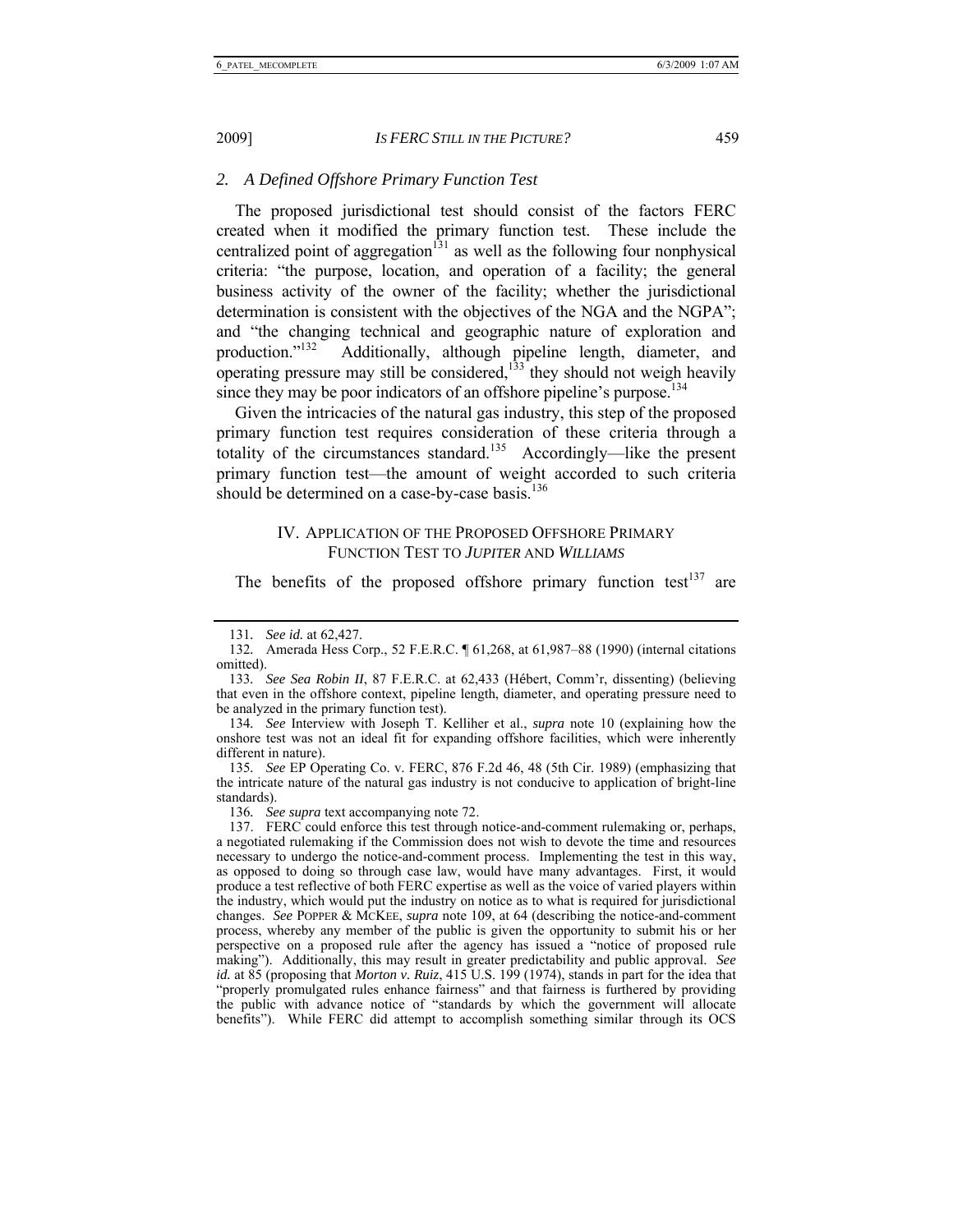evident in *Jupiter* and *Williams*. Both of the pipelines at issue in these cases were originally classified as jurisdictional transportation lines.<sup>138</sup> Given the high burden on the pipeline owner to change a pipeline's jurisdictional status, a test that focuses on original purpose may have prevented both pipeline owners from asserting that their pipelines served a nonjurisdictional gathering function.<sup>139</sup>

Assuming, however, that both pipeline owners nonetheless chose to dispute their jurisdictional status, the proposed offshore primary function test would have helped FERC retain jurisdiction. This is particularly true if general adherence to the original purpose of a pipeline gradually unveils where gathering ends and transportation begins. Such a distinction would have prevented the "anomalous" situation in *Williams*, where FERC oscillated in its Transco Orders out of an uncertainty as to where to draw this line. $140$ 

Regardless of whether such a distinction is so clearly produced, there is less room for inconsistency with a test that requires consideration of only five relevant criteria<sup>141</sup> and does not mandate a focus on a pipeline's physical characteristics.142 This is most evident in *Jupiter*, where FERC's inconsistent application of the primary function test stemmed in part from its failure to consider pipeline length, diameter, and operating pressure.<sup>143</sup> Under the proposed test, this issue would not have been as noteworthy

138*. See* Jupiter Energy Corp. v. FERC, 482 F.3d 293, 295 (5th Cir. 2007) (specifying that the Federal Power Commission determined in 1966 that the Jupiter line served a transportation function); Williams Gas Processing-Gulf Coast Co. v. FERC, 475 F.3d 319, 324 (D.C. Cir. 2006) (describing the twenty-four-inch Transco line as a gathering line *after* Transco asked FERC to authorize the "spin down" of its gathering affiliate, Williams).

139*.* This would be so despite Order 636's call for unbundling. *See* Pipeline Service Obligations and Revisions, *supra* note 44, at 13,270.

140*. Williams*, 475 F.3d at 325.

141*. See supra* Part II.A (arguing that an abundance of criteria is not conducive to consistent application of the primary function test).

142*. See supra* Part II.B (asserting that a focus on physical criteria may not always be relevant to jurisdictional determinations and may undermine an assessment of a pipeline's functional purpose).

143. *Jupiter*, 482 F.3d at 297.

Policy Statement, 74 F.E.R.C. ¶ 61,222 (1996), Commission Notice of Inquiry on Alternative Methods for Regulating Natural Gas Pipeline Facilities and Services on the Outer Continental Shelf, 83 F.E.R.C. ¶ 61,235 (1998), and Application of the Primary Function Test for Gathering on the Outer Continental Shelf, 68 Fed. Reg. 50,530 (Aug. 21, 2003), such efforts were made a number of years ago and are still not equivalent to a more thorough, well-rounded solution that would likely result from a notice-and-comment rulemaking. And third, notice-and-comment or negotiated rulemaking could help FERC be more consistent with its policies, especially if the Commission included its most basic principles in the rule. *See* POPPER & MCKEE, *supra* note 109, at 103 ("*State Farm* obligates agencies to disclose the basis for their reasoning when they rescind or repudiate a rule."). For example, the principle that there is one point where gathering ends and transportation begins, which implies that a transportation line cannot logically flow into a gathering line, should be embodied in an official regulation.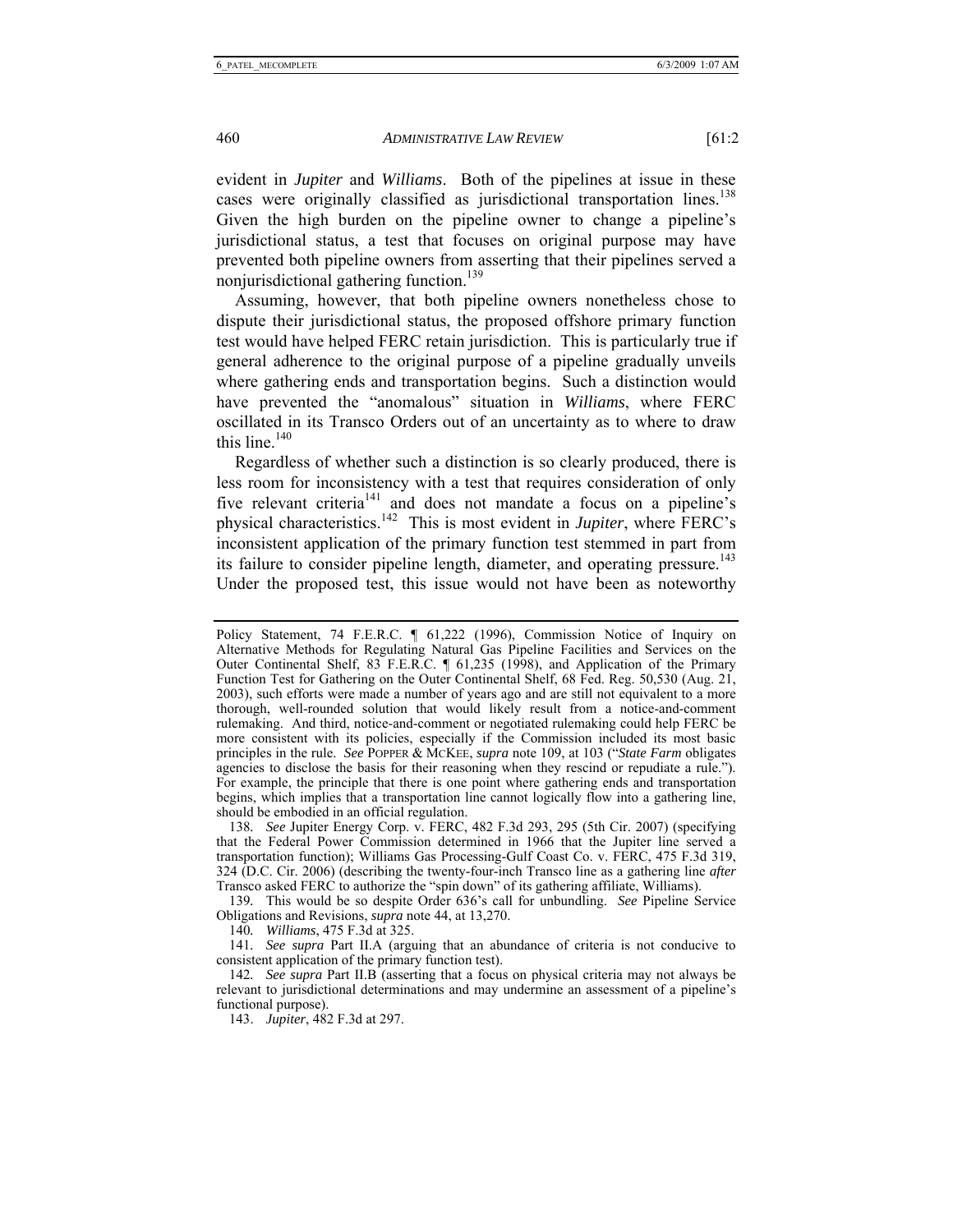since less weight would be accorded to these physical criteria. Furthermore, FERC may have been less likely to so quickly dismiss consideration of the nonphysical criteria in a test that so clearly emphasizes them $144$ 

# **CONCLUSION**

FERC's outdated primary function test has led to inconsistent application, an abundance of litigation, and an image of the Commission as arbitrary and capricious. The test's abundance of criteria makes it difficult to apply consistently, and an emphasis on physical criteria has undermined the test's objective—determining the primary function of the pipeline at issue. As a result, FERC's regulatory authority in the Gulf of Mexico has significantly diminished, with the larger pipeline owners scrambling to get out from under FERC's rate regulations in an effort to increase their rates and profit margins. This is certainly a cause for concern for small consumers, whom FERC is mandated to protect. As one scholar noted in the wake of FERC's shift toward deregulating the natural gas industry, "If, as consumer groups fear, the restructuring proceedings resemble dictations of terms more than bona fide negotiations, it is highly unlikely that the . . . transition will be completed with minimum fuss."<sup>145</sup> Now, seventeen years after the move toward deregulation, this fear appears to be a reality, especially in the offshore context where only a select few pipeline owners have the ability—and consequently, the bargaining power—to set terms to transport gas from far offshore locations onshore.<sup>146</sup>

To retain its presence in the Gulf of Mexico, FERC should focus on the original purpose of a pipeline in its application of the primary function test. To provide guidance to pipeline owners disputing their original jurisdictional status, FERC should create a separate jurisdictional test for offshore facilities. This can be achieved by eliminating criteria that are primarily meant for onshore facilities and by considering these criteria through a totality of the circumstances standard.

Applying the test in this manner may help FERC draw a more meaningful distinction between gathering and transporting pipelines, leaving the Commission more confident that it is fulfilling its statutory

 <sup>144.</sup> On remand, FERC found that Jupiter's facilities performed a gathering function exempt from the Commission's NGA jurisdiction, and that the Transco pipeline did in fact serve a transportation function subject to the Commission's NGA jurisdiction. Transcontinental Gas Pipe Line Corp., 121 F.E.R.C. ¶ 61,157 (2007), *reh'g denied*, 124 F.E.R.C. ¶ 61,040 (2008).

 <sup>145.</sup> Fagan, *supra* note 10, at 734.

<sup>146</sup>*. See supra* note 18 and accompanying text; *see also* E-mail from James Day, *supra* note 10 (describing the limitations upon the businesses of gatherers in the offshore context).